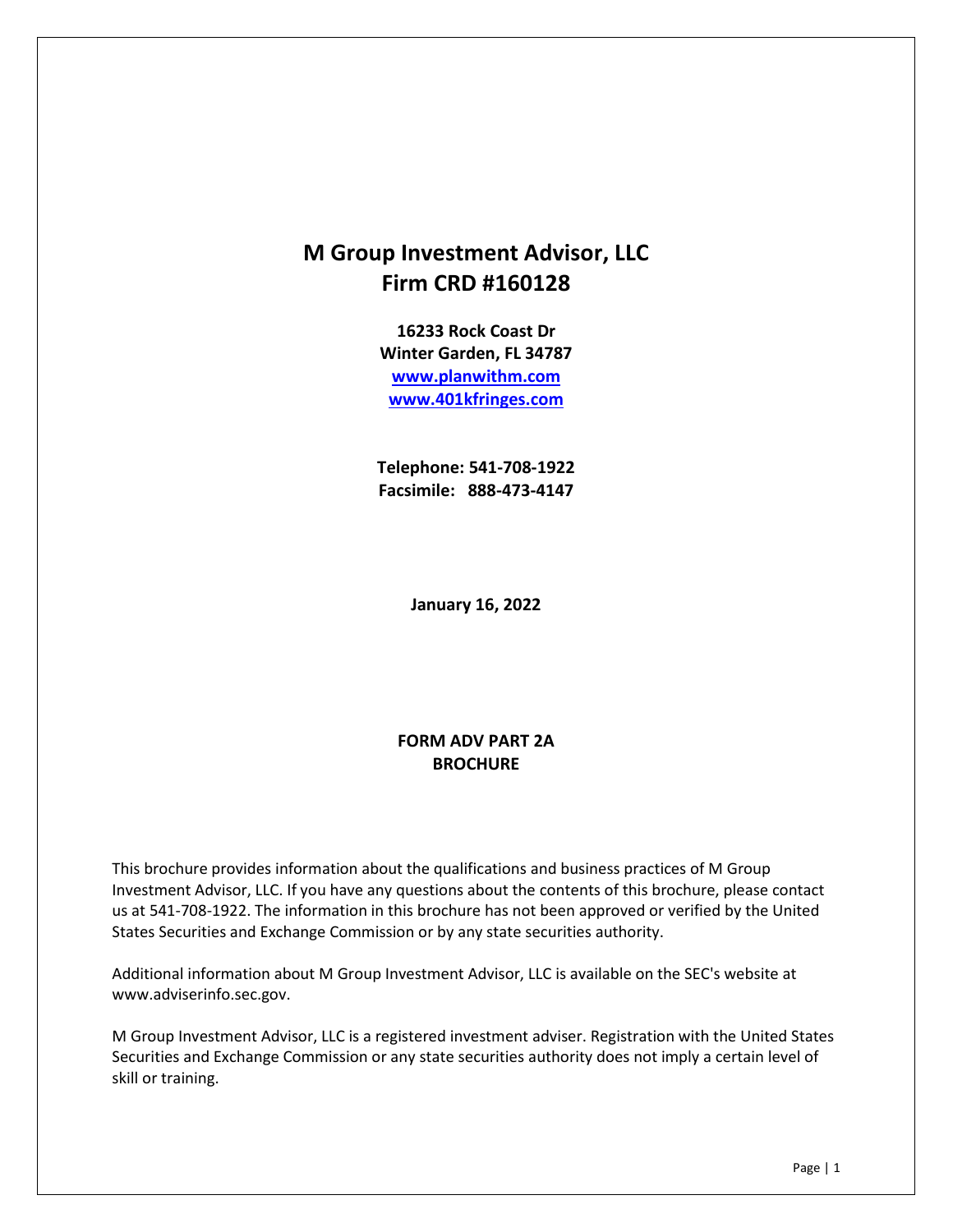## <span id="page-1-0"></span>**Item 2 Summary of Material Changes**

M Group believes that communication and transparency are the foundation of our relationship and continually strive to provide our Clients with the complete and accurate information at all times. We encourage all current and prospective Clients to read this Disclosure Brochure and discuss any questions you may have with us. And of course, we always welcome your feedback.

There have been no material changes made since our last brochure dated January 16, 2022.

#### <span id="page-1-1"></span>**Future Changes**

From time to time, we may amend this Disclosure Brochure to reflect changes in our business practices, changes in regulations and routine annual updates as required by the securities regulators. This complete Disclosure Brochure or a Summary of Material Changes shall be provided to each Client annually and if a material change occurs in the business practices of M Group.

At any time, you may view the current Disclosure Brochure on-line at the SEC's Investment Adviser Public Disclosure website at www.adviserinfo.sec.gov.

To review the firm information for M Group:

- Click Investment Advisor Search in the left navigation menu.
- Select the option for Investment Advisor Firm and enter 160128 (our firm's CRD number) in the field labeled "Firm IARD/CRD Number".
- This will provide access to Form ADV Part 1 and Part 2.
- Item 11 of the ADV Part 1 lists legal and disciplinary questions regarding the Advisor.
- In the left navigation menu, Form ADV Part 2 is located near the bottom.

You may also request a copy of this Disclosure Brochure at any time, by contacting us at (541) 708-1922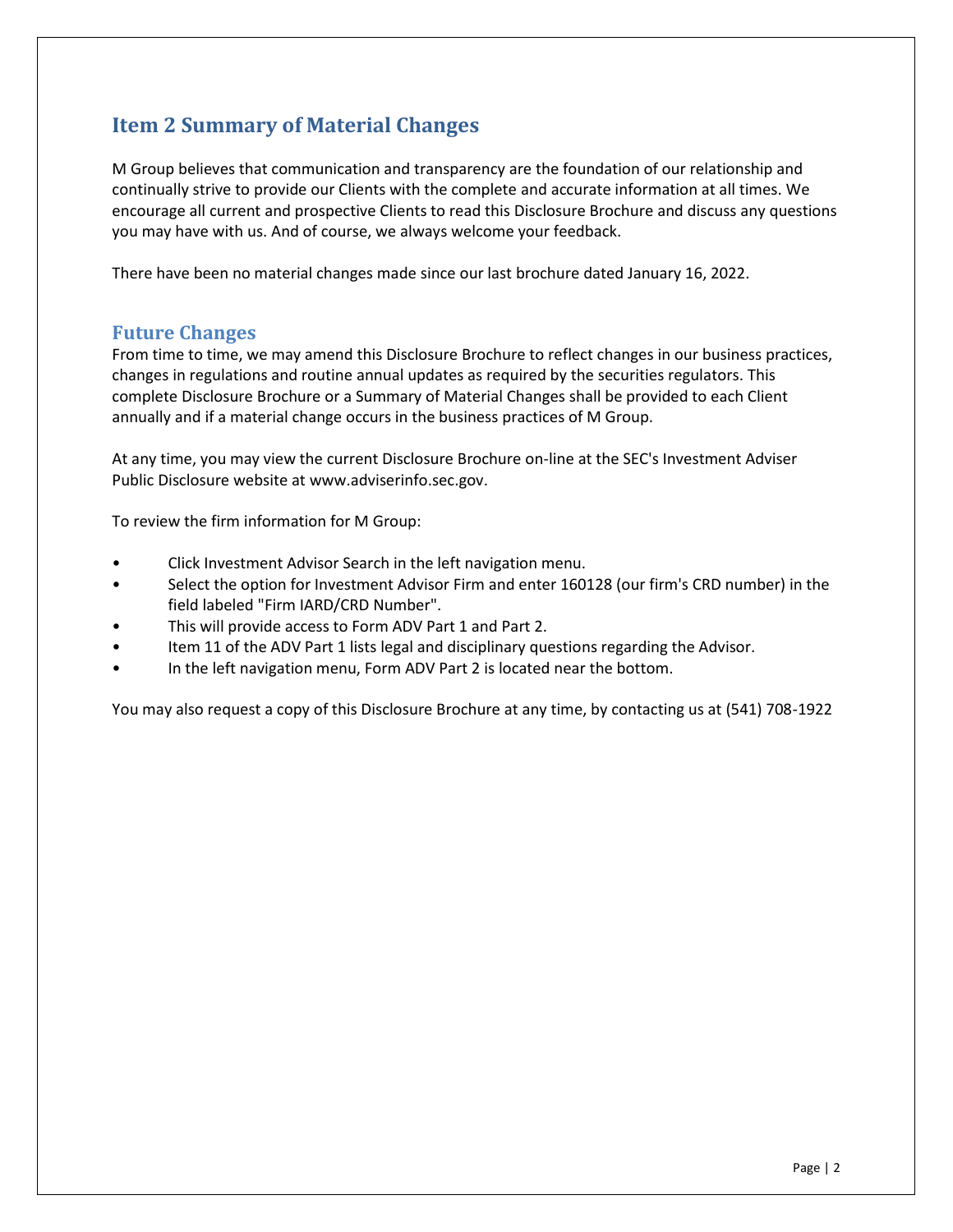# <span id="page-2-0"></span>**Item 3 Table of Contents**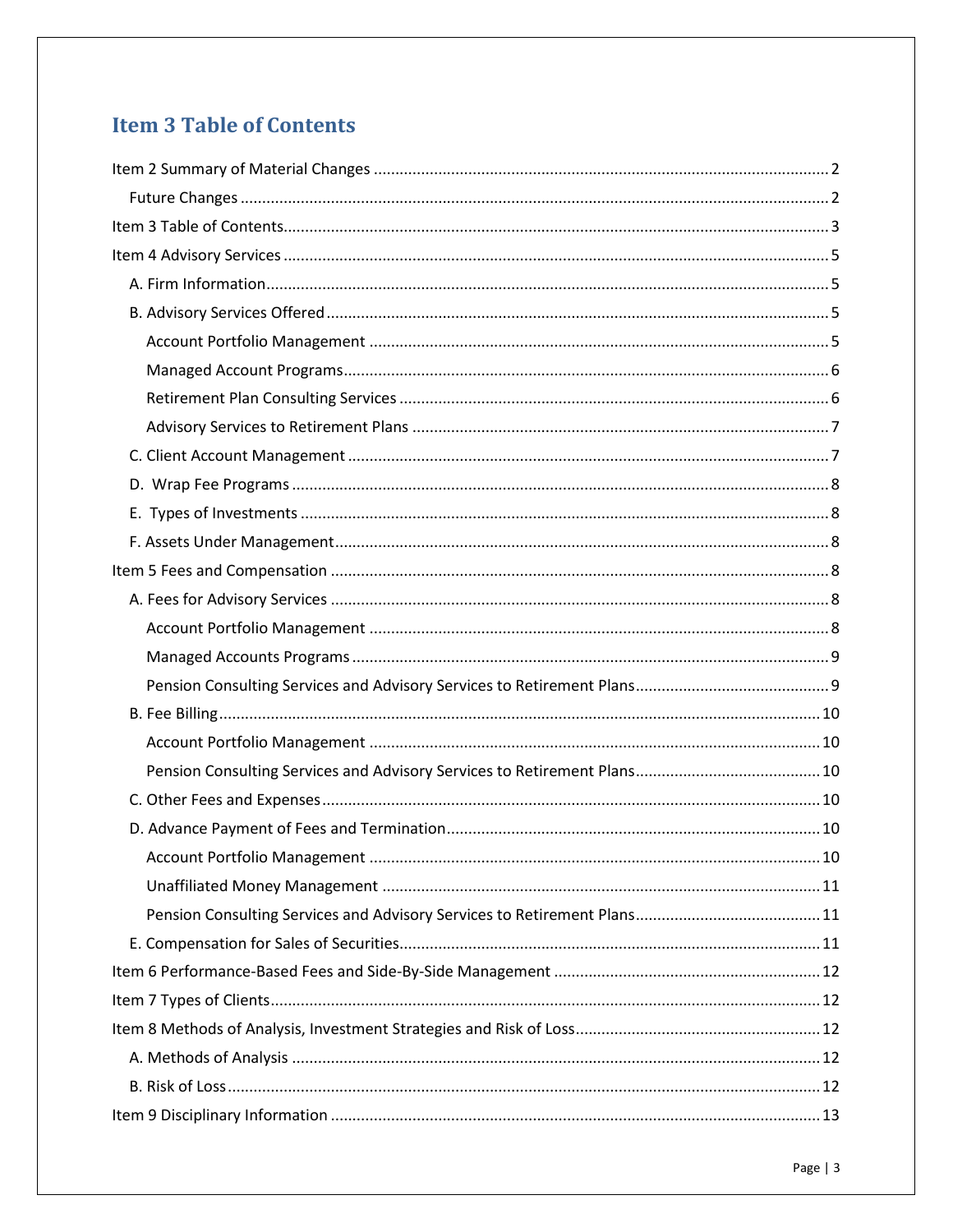| Item 11 Code of Ethics, Participation or Interest in Client Transactions and Personal Trading 15 |  |
|--------------------------------------------------------------------------------------------------|--|
|                                                                                                  |  |
|                                                                                                  |  |
|                                                                                                  |  |
|                                                                                                  |  |
|                                                                                                  |  |
|                                                                                                  |  |
|                                                                                                  |  |
|                                                                                                  |  |
|                                                                                                  |  |
|                                                                                                  |  |
|                                                                                                  |  |
|                                                                                                  |  |
|                                                                                                  |  |
|                                                                                                  |  |
|                                                                                                  |  |
|                                                                                                  |  |
|                                                                                                  |  |
|                                                                                                  |  |
|                                                                                                  |  |
|                                                                                                  |  |
|                                                                                                  |  |
|                                                                                                  |  |
|                                                                                                  |  |
|                                                                                                  |  |
|                                                                                                  |  |
|                                                                                                  |  |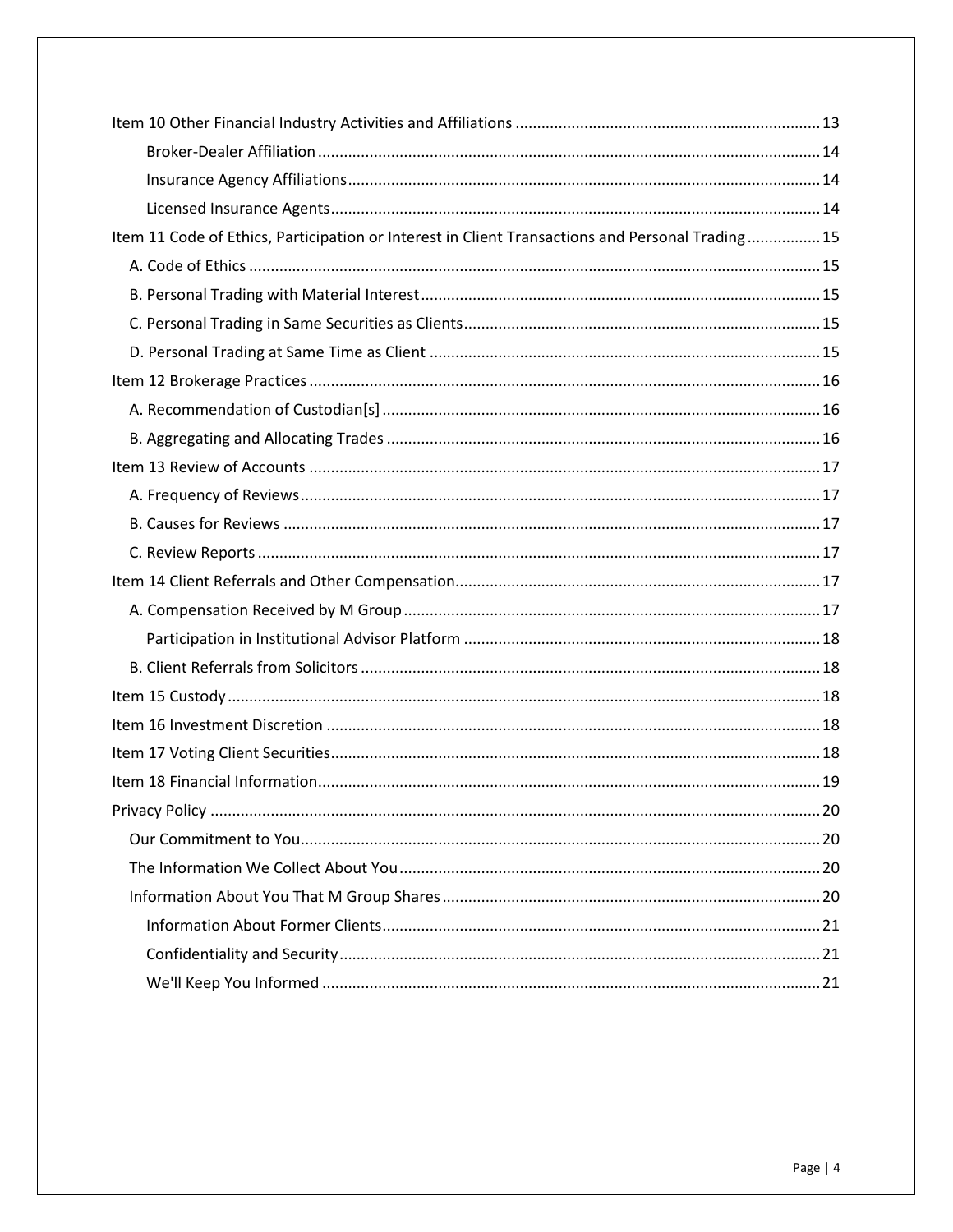## <span id="page-4-0"></span>**Item 4 Advisory Services**

### <span id="page-4-1"></span>**A. Firm Information**

M Group Investment Advisor, LLC ("M Group" or the "Advisor") was originally a state registered investment advisor with the states of Florida, Oregon, and Washington. As of December 18, 2020 M Group transitioned its registration and is now registered with the Securities and Exchange Commission (SEC). M Group is organized as a Limited Liability Company (LLC) under the laws of the State of Oregon. M Group has been providing advisory services since February 2012 and is owned and operated by Principal, John A. Marcelia. This Disclosure Brochure provides information regarding the qualifications, business practices, and the advisory services provided by M Group.

### <span id="page-4-2"></span>**B. Advisory Services Offered**

M Group offers investment advisory services to individuals, high net worth individuals, trusts, estates large and small businesses in Oregon, Washington and such other states where we are required to register according to appropriate state laws (each referred to as a "Client").

#### <span id="page-4-3"></span>**Account Portfolio Management**

M Group provides customized investment advisory solutions for its Clients. This is achieved through continuous personal Client contact and interaction while providing discretionary investment management and consulting services. M Group works with each Client to identify their investment goals and objectives as well as risk tolerance and financial situation in order to create a portfolio allocation. M Group will then construct a portfolio, consisting of low-cost, diversified mutual funds and/or exchangetraded funds ("ETFs") to achieve the Client's investment goals. The Advisor may also utilize individual stocks and bonds to meet the needs of its Clients.

M Group's investment strategy is primarily long-term focused, but the Advisor may buy, sell or reallocate positions that have been held less than one year to meet the objectives of the Client or due to market conditions. M Group will construct, implement and monitor the portfolio to ensure it meets the goals, objectives, circumstances, and risk tolerance agreed to by the Client. Each Client will have the opportunity to place reasonable restrictions on the types of investments to be held in their respective portfolio, subject to the acceptance by the Advisor.

M Group evaluates and selects securities for inclusion in Client portfolios only after applying their internal due diligence process. M Group may recommend, on occasion, redistributing investment allocations to diversify the portfolio. M Group may recommend specific positions to increase sector or asset class weightings. The Advisor may recommend employing cash positions as a possible hedge against market movement, which may adversely affect the portfolio. M Group may recommend selling positions for reasons that include, but are not limited to, harvesting capital gains or losses, business or sector risk exposure to a specific security or class of securities, overvaluation or overweighting of the position[s] in the portfolio, change in risk tolerance of Client, generating cash to meet Client needs, or any risk deemed unacceptable for the Client's risk tolerance.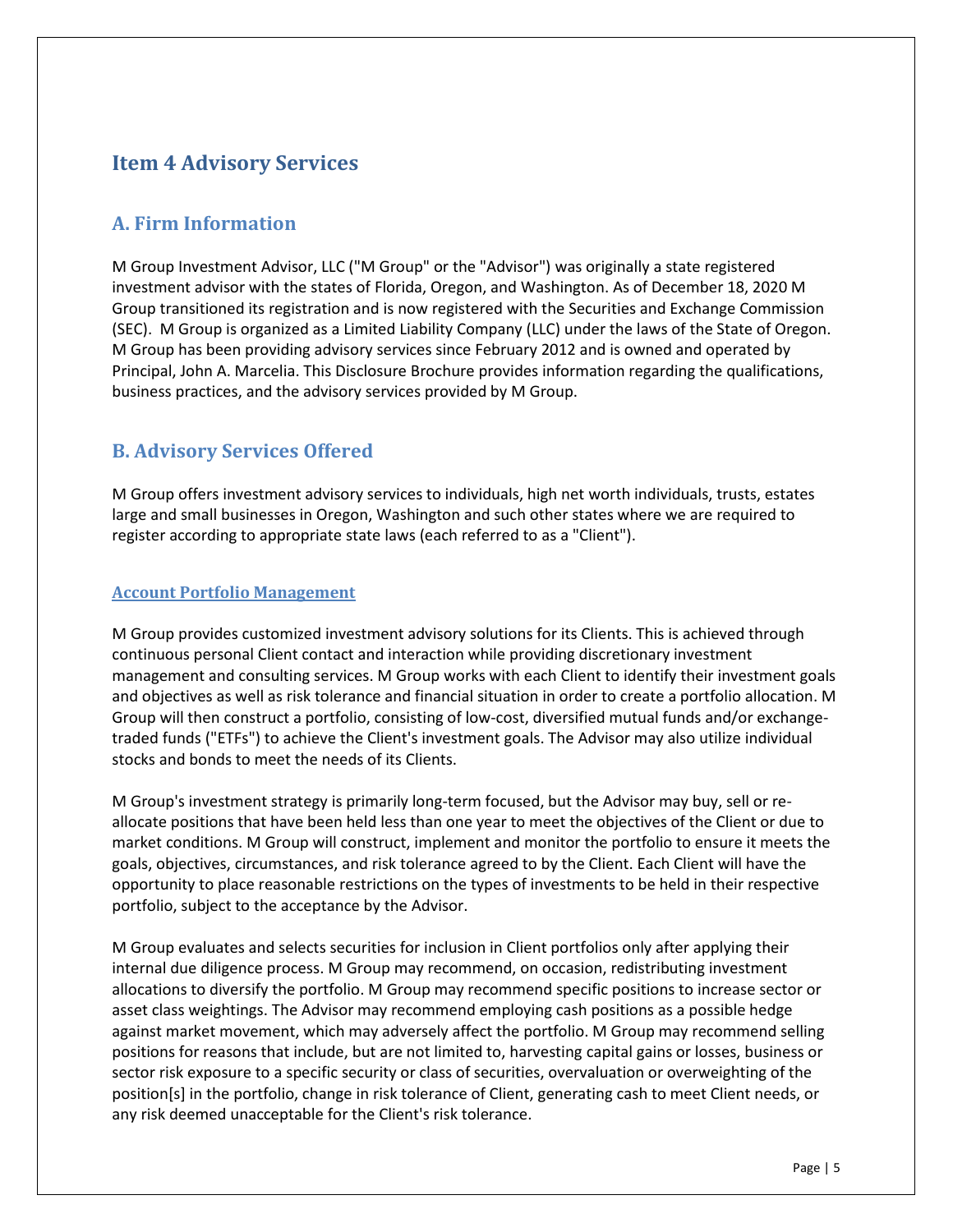M Group will provide investment advisory services and portfolio management services and will not provide securities custodial or other administrative services. At no time will M Group accept or maintain custody of a Client's funds or securities. All Client assets will be managed within their designated brokerage account or pension account, pursuant to the Client Investment Advisory Agreement.

#### <span id="page-5-0"></span>**Managed Account Programs**

M Group may recommend to Clients that all or a portion of their portfolio be implemented by utilizing one or more unaffiliated money managers participating in a managed accounts program at the Client's selected custodian (the "Program Sponsor"). The Client will then enter into a program and investment advisory agreement with the Program Sponsor and the participating money manager[s]. The Advisor will assist and advise the Client in establishing investment objectives for the account, the selection of the money manager[s], and defining any restrictions on the account. M Group will continue to provide oversight of the Client account and ongoing monitoring of the activities of the unaffiliated money managers.

These money managers will develop an investment strategy to meet those objectives by identifying appropriate investments and monitoring such investments. In consideration for such services, the Program Sponsor will charge a program fee that includes the investment advisory fee of the money managers, the administration of the program and trading, clearance and settlement costs. The Program Sponsor will add M Group's Investment Advisory Fee (described below in Item 5) and will deduct the overall fee from the Client account, generally on a quarterly basis. The asset-based program fee is tiered and varies depending on the size of the account, the asset class of the underlying securities and the subadvisor selected.

M Group does not receive any compensation from these unaffiliated money managers or the Program Sponsor, other than M Group's Investment Advisory Fee (described in Item 5). The Client, prior to entering into an agreement with a Program Sponsor, will be provided with the Program Sponsor's Form ADV Part 2 (or a brochure that makes the appropriate disclosures). In addition, M Group and its Client will agree in writing that that selected Program Sponsor will manage the Client's account on a discretionary basis.

In selecting other unaffiliated money managers to manage your account, M Group will make certain that advisers to which we refer you are properly licensed or registered as an investment adviser.

#### <span id="page-5-1"></span>**Retirement Plan Consulting Services**

We offer retirement plan consulting services to employee benefit plans and their fiduciaries based upon the needs of the plan and the services requested by the plan sponsor or named fiduciary. In general, these services may include an existing plan review and analysis, plan-level advice regarding fund selection and investment options, education services to plan participants, investment performance monitoring, and/or ongoing consulting. These retirement plan consulting services will generally be non-discretionary and advisory in nature. The ultimate decision to act on behalf of the plan shall remain with the plan sponsor or other named fiduciary.

We may also assist with participant enrollment meetings and provide investment-related educational seminars to plan participants on such topics as: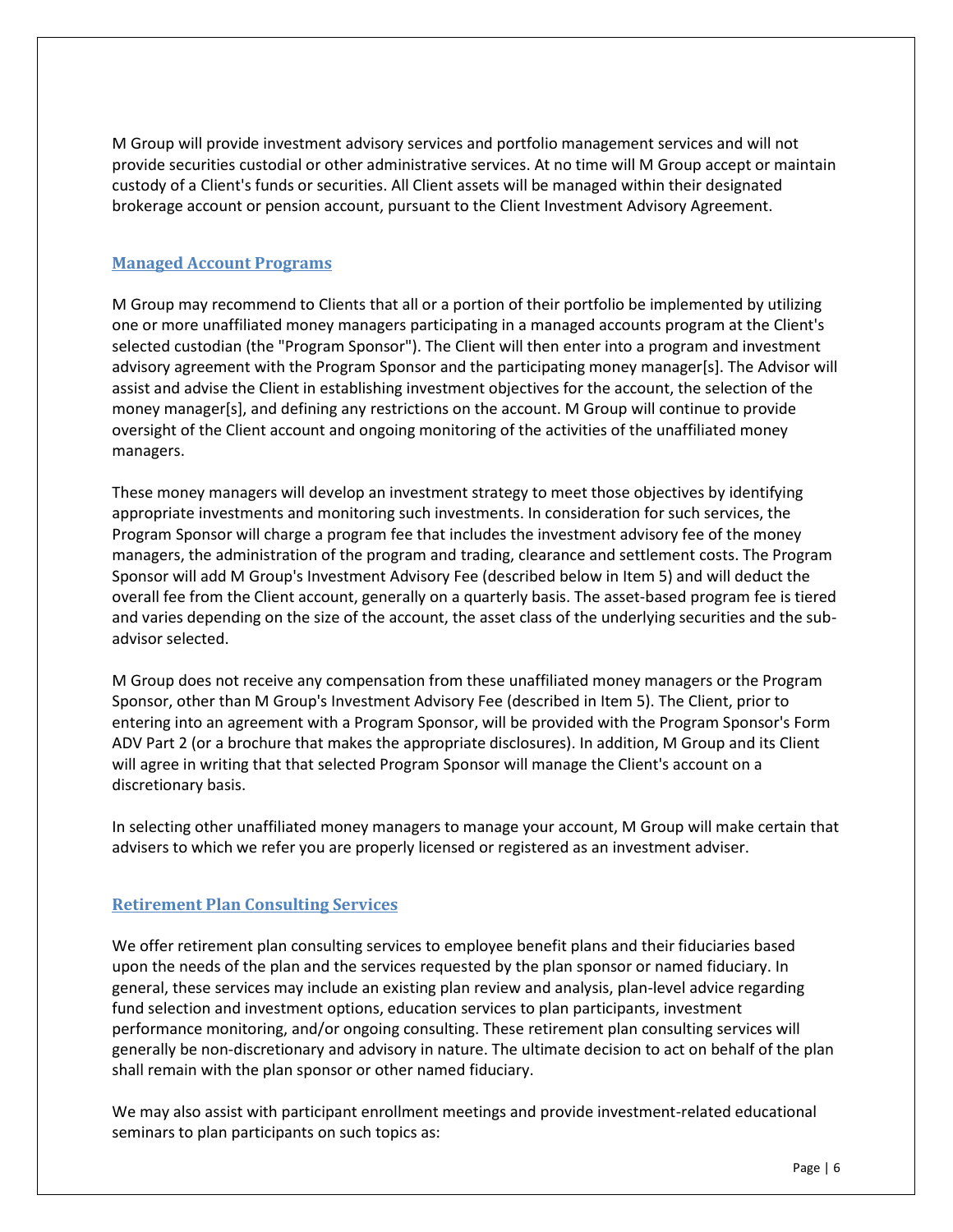- Diversification
- Asset allocation
- Risk tolerance
- Time horizon

Our educational seminars may include other investment-related topics specific to the particular plan.

We may also provide additional types of retirement plan services to plans on an individually negotiated basis. All services, whether discussed above or customized for the plan based upon requirements from the plan fiduciaries (which may include additional plan-level or participant-level services) shall be detailed in a written agreement and be consistent with the parameters set forth in the plan documents.

Either party to the retirement plan consulting agreement may terminate the agreement upon 30-days' written notice to the other party. The pension consulting fees will be prorated for the quarter in which the termination notice is given and any unearned fees will be refunded to the client.

#### <span id="page-6-0"></span>**Advisory Services to Retirement Plans**

As disclosed above, we offer various levels of advisory and consulting services to employee benefit plans ("Plan") and to the participants of such plans ("Participants"). The services are designed to assist plan sponsors in meeting their management and fiduciary obligations to Participants under the Employee Retirement Income Securities Act ("ERISA"). Pursuant to adopted regulations of the U.S. Department of Labor under ERISA Section 408(b) (2), we are required to provide the Plan's responsible plan fiduciary (the person who has the authority to engage us as an investment adviser to the Plan) with a written statement of the services we provide to the Plan, the compensation we receive for providing those services, and our status.

In providing services to the Plan and Participants, our status is that of an investment adviser registered with the State of Oregon, Washington, California, Texas, Utah and such other states where we are required to register according to appropriate state laws and other state securities authorities as may be required, and we are not subject to any disqualifications under Section 411 of ERISA. In performing fiduciary services, we are acting as a non-discretionary fiduciary of the Plan as defined in Section 3(21), only. In certain circumstance, we may also act as a discretionary "investment manager" of the Plan as defined in Section 3(38) under ERISA.

### <span id="page-6-1"></span>**C. Client Account Management**

Prior to engaging M Group to provide investment advisory services, each Client is required to enter into an Investment Advisory Agreement with the Advisor that defines the terms, conditions, authority and responsibilities of the Advisor and the Client. These services may include:

**Establishing an Investment Policy Statement** - M Group, in connection with the Client, may develop a statement that summarizes the Client's investment goals and objectives along with the broad strategy[ies] to be employed to meet the objectives.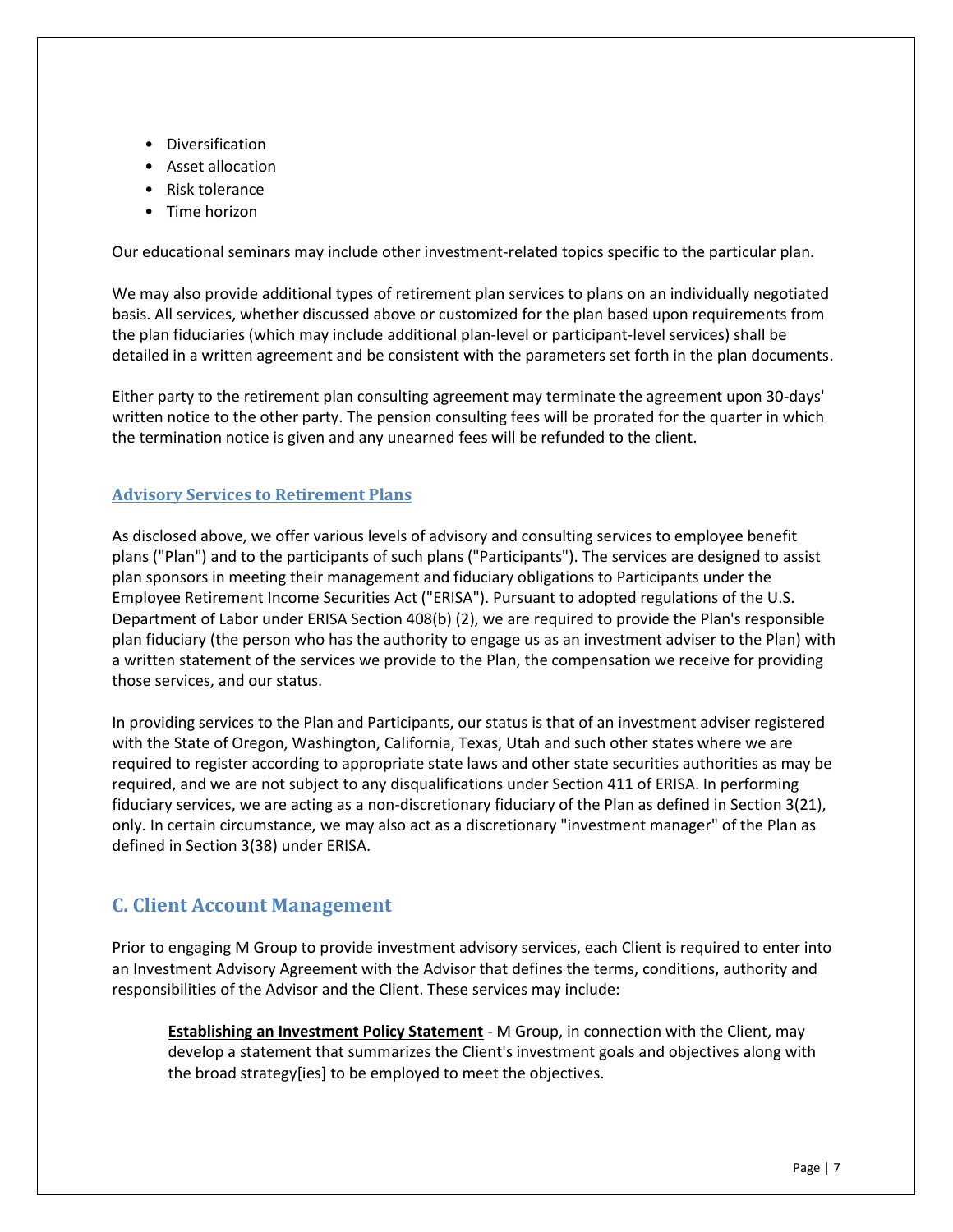**Asset Allocation** - M Group will develop a strategic asset allocation that is targeted to meet the investment objectives, time horizon, financial situation and tolerance for risk for each Client.

**Portfolio Construction** - M Group will develop a portfolio for the Client that is intended to meet the stated goals and objectives of the Client.

**Investment Management and Supervision** - M Group will provide investment management and ongoing oversight of the Client's portfolio and overall account.

### <span id="page-7-0"></span>**D. Wrap Fee Programs**

M Group does not manage or place Client assets into a wrap fee program. Investment management services are provided directly by M Group. M Group does recommend managed accounts programs for Clients.

### <span id="page-7-1"></span>**E. Types of Investments**

We primarily offer advice on equity securities, exchange traded funds, mutual funds, variable annuities, and others.

Additionally, we may advise you on any type of investment that we deem appropriate based on your stated goals and objectives. We may also provide advice on any type of investment held in your portfolio at the inception of our advisory relationship.

You may request that we refrain from investing in particular securities or certain types of securities. You must provide these restrictions to our firm in writing.

### <span id="page-7-2"></span>**F. Assets Under Management**

As of December 31, 2021, we have the following assets under management:

| Discretionary:     | \$190,074,341 |
|--------------------|---------------|
| Non-Discretionary: | \$ 52,756,515 |

### <span id="page-7-3"></span>**Item 5 Fees and Compensation**

The following paragraphs detail the fee structure and compensation methodology for investment management. Each Client shall sign an Investment Advisory Agreement that details the responsibilities of M Group and the Client.

### <span id="page-7-4"></span>**A. Fees for Advisory Services**

<span id="page-7-5"></span>**Account Portfolio Management**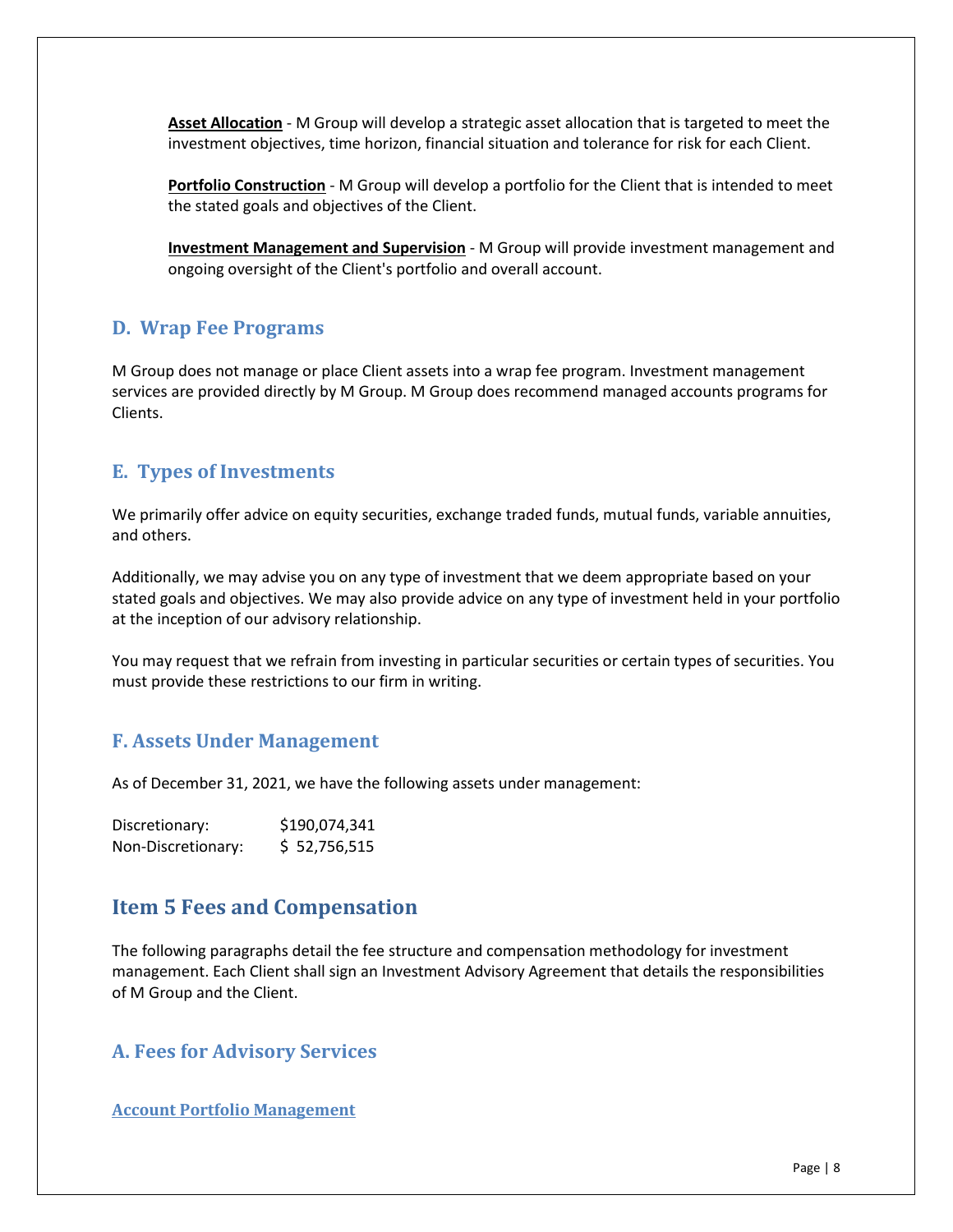Investment Advisory Fees are paid quarterly in arrears pursuant to the terms of the Investment Advisory Agreement. Investment Advisory Fees are based on the market value of assets under management at the end of each calendar quarter. Investment Advisory Fees range from 1.25% to 0.75% based on the following schedule:

| <b>Assets Under Management</b> | <b>Annual Rate</b> |
|--------------------------------|--------------------|
| Up to \$2,000,000              | 1.25%              |
| \$2,000,000 to \$3,000,000     | 1.00%              |
| Over \$3,000,000               | 0.75%              |

Investment Advisory Fees in the first quarter of service are prorated to the inception date of the account to the end of the first quarter. Fees may be negotiable at the discretion of the Advisor. The Client's fees will take into consideration the aggregate assets under management with Advisor. All securities held in accounts managed by M Group will be independently valued by the designated Custodian. M Group will not have the authority or responsibility to value portfolio securities.

#### <span id="page-8-0"></span>**Managed Accounts Programs**

Fees for Clients participating in managed accounts programs will include M Group's Investment Advisory Fee above, plus the Program Sponsors Fee.

#### <span id="page-8-1"></span>**Pension Consulting Services and Advisory Services to Retirement Plans**

M Group offers advisory services or consulting services on an hourly basis at a rate of up to \$350 per hour, which may be negotiable depending on the nature and complexity of each Client's circumstances. Engagements may also be offered for a fixed fee based on the expected number of hours at the negotiated hourly rate. An estimate for total hours will be determined prior to establishing the advisory relationship.

The Advisor's fee is exclusive of, and in addition to brokerage fees, transaction fees, and other related costs and expenses, which may be incurred by the Client. However, the Advisor shall not receive any portion of these commissions, fees, and costs. The hourly fees are determined after considering many factors, such as the level and scope of the services.

The compensation arrangement for these services range from 1.00% to 0.25% based on the following schedule:

| <b>Assets Under Management</b> | <b>Annual Rate</b> |
|--------------------------------|--------------------|
| Up to \$2,000,000              | 1.00%              |
| \$2,000,000 to \$3,500,000     | 0.75%              |
| \$3,500,000 to \$20,000,000    | 0.50%              |
| Over \$20,000,000              | 0.25%              |
|                                |                    |

Flat Fee plan set up \$1000

Nevertheless, our advisory fees for these customized services will be negotiated with the plan sponsor or named fiduciary on a case-by-case basis.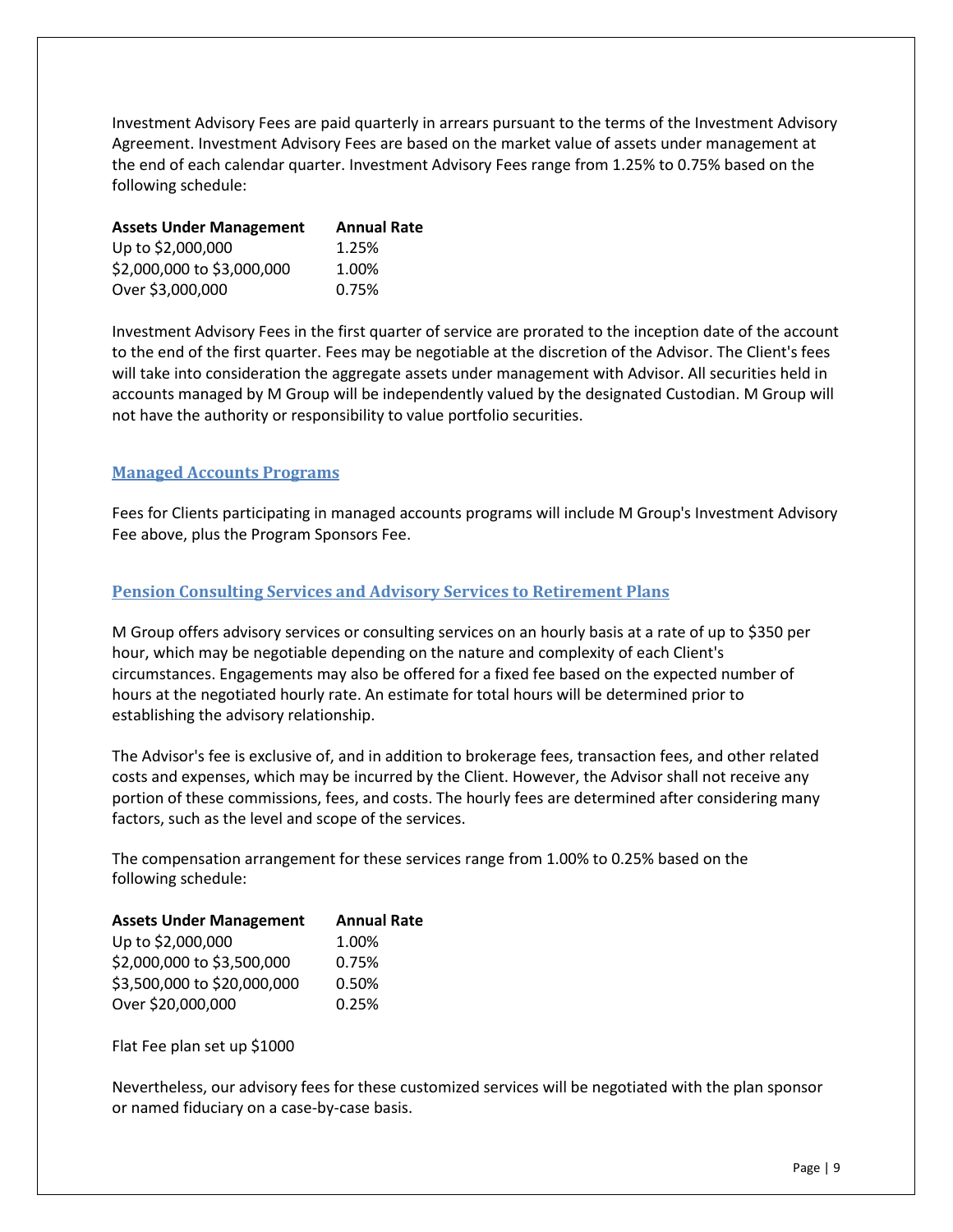### <span id="page-9-0"></span>**B. Fee Billing**

#### <span id="page-9-1"></span>**Account Portfolio Management**

Investment Advisory Fees will be automatically deducted from the Client Account by the Custodian. The Advisor shall send an invoice to the Custodian indicating the amount of the fees to be deducted from the Client Account at the respective quarter end date. The amount due is calculated by applying the quarterly rate (annual rate divided by 4) to the total assets under management with M Group at the end of each quarter. Clients will be provided with a statement, at least quarterly, from the Custodian reflecting deduction of the Investment Advisory Fee. It is the responsibility of the Client to verify the accuracy of these fees as listed on the custodian's brokerage statement as the Custodian does not assume this responsibility. Clients provide written authorization permitting M Group to be paid directly from their accounts held by the Custodian as part of the Investment Advisory Agreement and separate account forms provided by the Custodian.

#### <span id="page-9-2"></span>**Pension Consulting Services and Advisory Services to Retirement Plans**

Pension consulting fees and billing of advisory fees are generally handled in the same manner as for Account Portfolio Management. In some situation these fees will be collected by  $3<sup>rd</sup>$  party vendors as part of the retirement plan and then forwarded to M Group. This will be handles on a case-by-case basis and laid forth in the plan sponsor service agreement.

### <span id="page-9-3"></span>**C. Other Fees and Expenses**

Clients may incur certain fees or charges imposed by third parties, other than M Group, in connection with investment made on behalf of the Client's account[s]. The Client is responsible for all custodial and securities execution fees charged by the custodian and executing broker-dealer. The Investment Advisory Fee charged by M Group is separate and distinct from these custodian and execution fees.

In addition, all fees paid to M Group for investment advisory services are separate and distinct from the expenses charged by mutual funds and exchange-traded funds to their shareholders, if applicable. These fees and expenses are described in each fund's prospectus. These fees and expenses will generally be used to pay management fees for the funds, other fund expenses, account administration (e.g., custody, brokerage and account reporting), and a possible distribution fee. A Client could invest in these products directly, without the services of M Group, but would not receive the services provided by M Group which are designed, among other things, to assist the Client in determining which products or services are most appropriate to each Client's financial situation and objectives. Accordingly, the Client should review both the fees charged by the fund[s] and the fees charged by M Group to fully understand the total fees to be paid.

### <span id="page-9-4"></span>**D. Advance Payment of Fees and Termination**

#### <span id="page-9-5"></span>**Account Portfolio Management**

M Group is compensated for its services at the end of the quarter after investment advisory services are rendered. Clients may request to terminate their Investment Advisory Agreement with M Group, in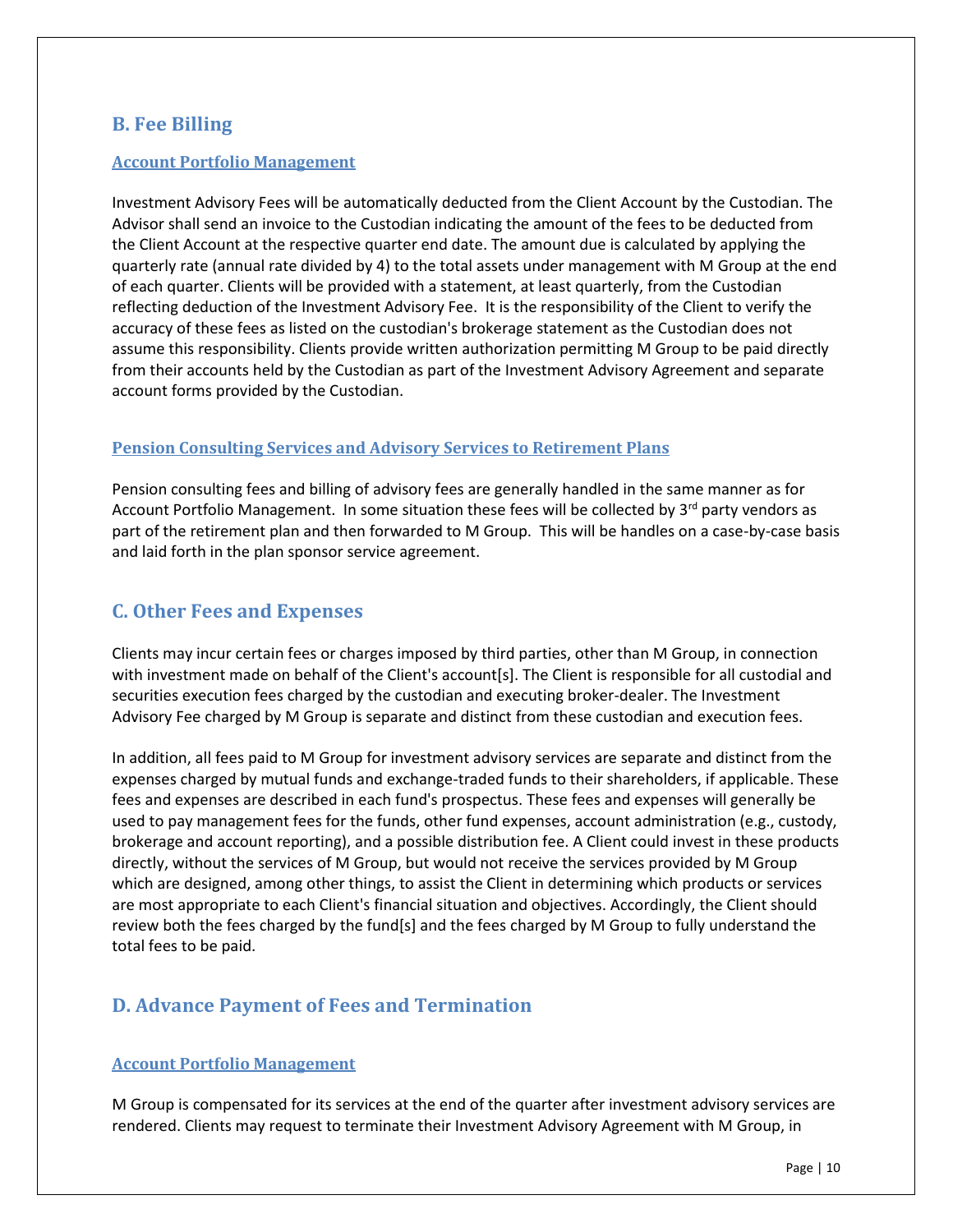whole or in part, by providing advance written notice. The Client shall be responsible for Investment Advisory Fees up to and including the effective date of termination. The Client's Investment Advisory Agreement with the Advisor is nontransferable without Client's written approval.

#### <span id="page-10-0"></span>**Unaffiliated Money Management**

In the event that a Client should wish to terminate their relationship with a managed accounts program or unaffiliated investment advisor, the terms for termination will be set forth in the respective agreements between the Client and those third parties. M Group will assist the Client with the termination and transition as appropriate.

#### <span id="page-10-1"></span>**Pension Consulting Services and Advisory Services to Retirement Plans**

In the event that a Client should wish to cancel the Pension Consulting or Advisory Service agreement under which any plan is being created, the Client shall be billed for actual fees earned according to the agreed upon schedule. Any surplus in the Advisor's possession as the result of collecting a deposit at the time of signing the financial planning agreement will be returned to the Client within 5 business days of cancellation.

Either party may terminate a planning or consulting agreement at any time by providing written notice to the other party. In addition, the Client may terminate the agreement within five (5) business days of signing the Advisor's financial planning or consulting agreement at no cost to the Client. After the fiveday period, the Client will incur charges for bona fide advisory services rendered to the point of termination and such fees will be due and payable by the Client. Refunds will be given on a pro-rata basis.

### <span id="page-10-2"></span>**E. Compensation for Sales of Securities**

M Group does not buy or sell securities and does not receive any compensation for securities transactions in any Client account, other than the Investment Advisory Fees noted above.

Persons providing investment advice on behalf of our firm are registered representatives with LPL Financial, LLC ("LPL"), a securities broker-dealer, and a member of the Financial Industry Regulatory Authority and the Securities Investor Protection Corporation. In their capacity as registered representatives, these persons will receive commission-based compensation in connection with the purchase and sale of securities, including 12b-1 fees for the sale of investment company products. Compensation earned by these persons in their capacities as registered representatives is separate and in addition to our advisory fees. This practice presents a conflict of interest because persons providing investment advice on behalf of our firm who are registered representatives have an incentive to effect securities transactions for the purpose of generating commissions rather than solely based on your needs. However, as a fiduciary, it is our duty to put the interests of our clients before our own in order to mitigate conflicts such as these. Additionally, when appropriate, we may recommend the purchase of "no-load" funds. You are under no obligation, contractually or otherwise, to purchase securities products through any person affiliated with our firm and you have the option to purchase investment products that we recommend through other brokers or agents that are not affiliated with us. We do not reduce our advisory fees to offset commissions earned by individuals as registered representatives.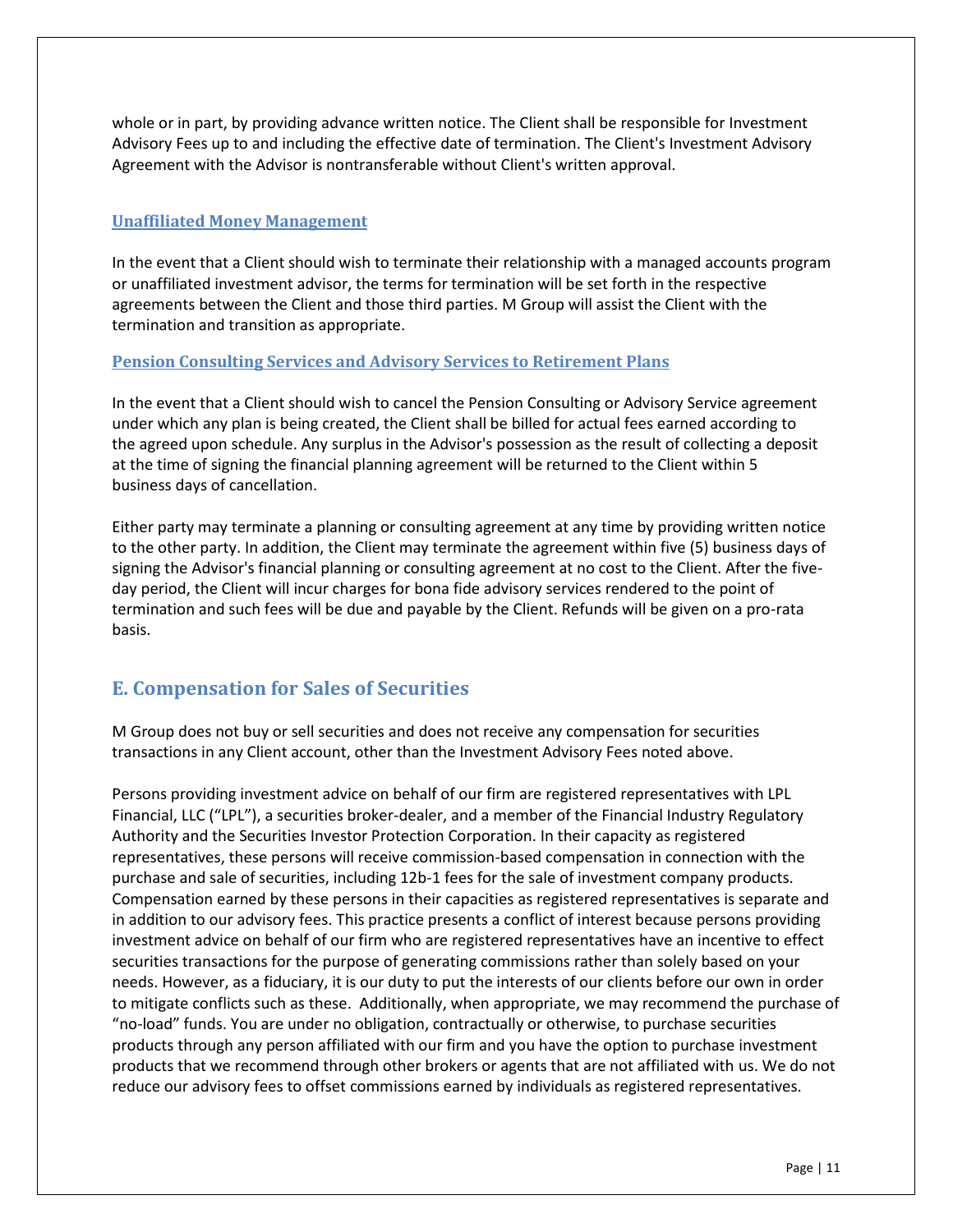All material conflicts of interest under CCR Section 260.238 (k) are disclosed regarding the investment adviser, its representatives or any of its employees, which could be reasonably expected to impair the rendering of unbiased and objective advice.

<span id="page-11-0"></span>While the firm endeavors at all times to offer clients its specialized services at reasonable costs, the fees charged by other advisers for comparable services may be lower than the fees charged by M Group.

### **Item 6 Performance-Based Fees and Side-By-Side Management**

M Group does not charge performance-based fees for its investment advisory services. The fees charged by M Group are as described in Item 5 - Fees and Compensation above and are not based upon the capital appreciation of the funds or securities held by any Client.

M Group does not manage any proprietary investment funds or limited partnerships (for example, a mutual fund or a hedge fund) and has no financial incentive to recommend any particular investment options to its Clients.

### <span id="page-11-1"></span>**Item 7 Types of Clients**

M Group offers investment advisory services to individuals, high net worth individuals, trusts, estates, large and small businesses in Oregon and other states (each referred to as a "Client"). The relative percentage each type of Client is available on M Group's Form ADV Part 1. These percentages will change over time. M Group generally does not impose a minimum account size for establishing a relationship.

### <span id="page-11-2"></span>**Item 8 Methods of Analysis, Investment Strategies and Risk of Loss**

### <span id="page-11-3"></span>**A. Methods of Analysis**

M Group primarily employs fundamental analysis methods in developing investment strategies for its Clients. Research and analysis from M Group is derived from numerous sources, including financial media companies, third-party research materials, Internet sources, and review of company activities, including annual reports, prospectuses, press releases and research prepared by others.

As noted above, M Group generally employs a long-term investment strategy for its Clients, as consistent with their financial goals. M Group will typically hold all or a portion of a security for more than a year, but may hold for shorter periods for the purpose of rebalancing a portfolio or meeting the cash needs of Clients. At times, M Group may also buy and sell positions that are more short-term in nature, depending on the goals of the Client and/or the fundamentals of the security, sector or asset class.

#### <span id="page-11-4"></span>**B. Risk of Loss**

Investing in securities involves certain investment risks. Securities may fluctuate in value or lose value. Clients should be prepared to bear the potential risk of loss. M Group will assist Clients in determining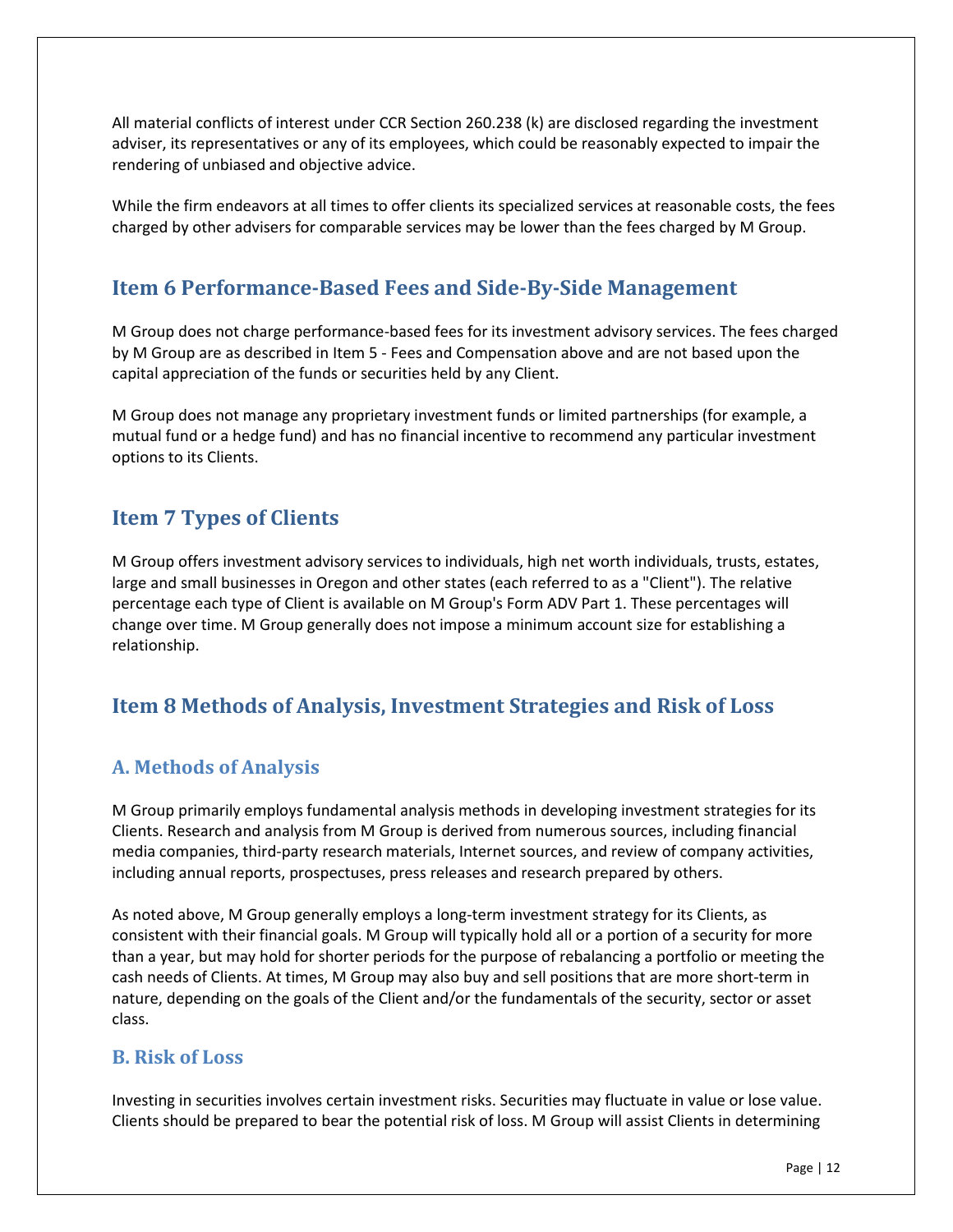an appropriate strategy based on their tolerance for risk and other factors noted above. However, there is no guarantee that a Client will meet their investment goals.

Fundamental analysis utilizes economic and business indicators as investment selection criteria. These criteria are generally ratios and trends that may indicate the overall strength and financial viability of the entity being analyzed. Assets are deemed suitable if they meet certain criteria to indicate that they are a strong investment with a value discounted by the market. While this type of analysis helps the Advisor in evaluating a potential investment, it does not guarantee that the investment will increase in value. Assets meeting the investment criteria utilized in the fundamental analysis may lose value and may have negative investment performance. The Advisor monitors these economic indicators to determine if adjustments to strategic allocations are appropriate. More details on the Advisor's review process are included in Item 13.

Each Client engagement will entail a review of the Client's investment goals, financial situation, time horizon, tolerance for risk and other factors to develop an appropriate strategy for managing a Client's account. Client participation in this process, including full and accurate disclosure of requested information, is essential for the analysis of a Client's account. The Advisor shall rely on the financial and other information provided by the Client or their designees without the duty or obligation to validate the accuracy and completeness of the provided information. It is the responsibility of the Client to inform the Advisor of any changes in financial condition, goals or other factors that may affect this analysis.

The risks associated with a particular strategy are provided to each Client in advance of investing Client accounts. The Advisor will work with each Client to determine their tolerance for risk as part of the portfolio construction process.

Past performance is not a guarantee of future returns. Investing in securities and other investments involve a risk of loss that each Client should understand and be willing to bear. Clients are reminded to discuss these risks with the Advisor. For more information on our investment management services, please contact us at (541) 708-1922.

### <span id="page-12-0"></span>**Item 9 Disciplinary Information**

There are no legal, regulatory or disciplinary events involving M Group or any of its employees. M Group and its advisory personnel value the trust you place in us. As we advise all Clients, we encourage you to perform the requisite due diligence on any advisor or service provider in which you partner. Our backgrounds are on the Investment Adviser Public Disclosure website at www.adviserinfo.sec.gov. To review the firm information contained in ADV Part 1, select the option for Investment Adviser Firm and enter 160128 in the field labeled "Firm IARD/CRD Number". This will provide access to Form ADV Parts 1 and 2. Item 11 of the ADV Part 1 lists legal and disciplinary questions. You may also research the background of John A. Marcelia by selecting the Investment Adviser Representative and entering Mr. Marcelia's Individual CRD# 4187580 in the field labeled "Individual CRD Number".

### <span id="page-12-1"></span>**Item 10 Other Financial Industry Activities and Affiliations**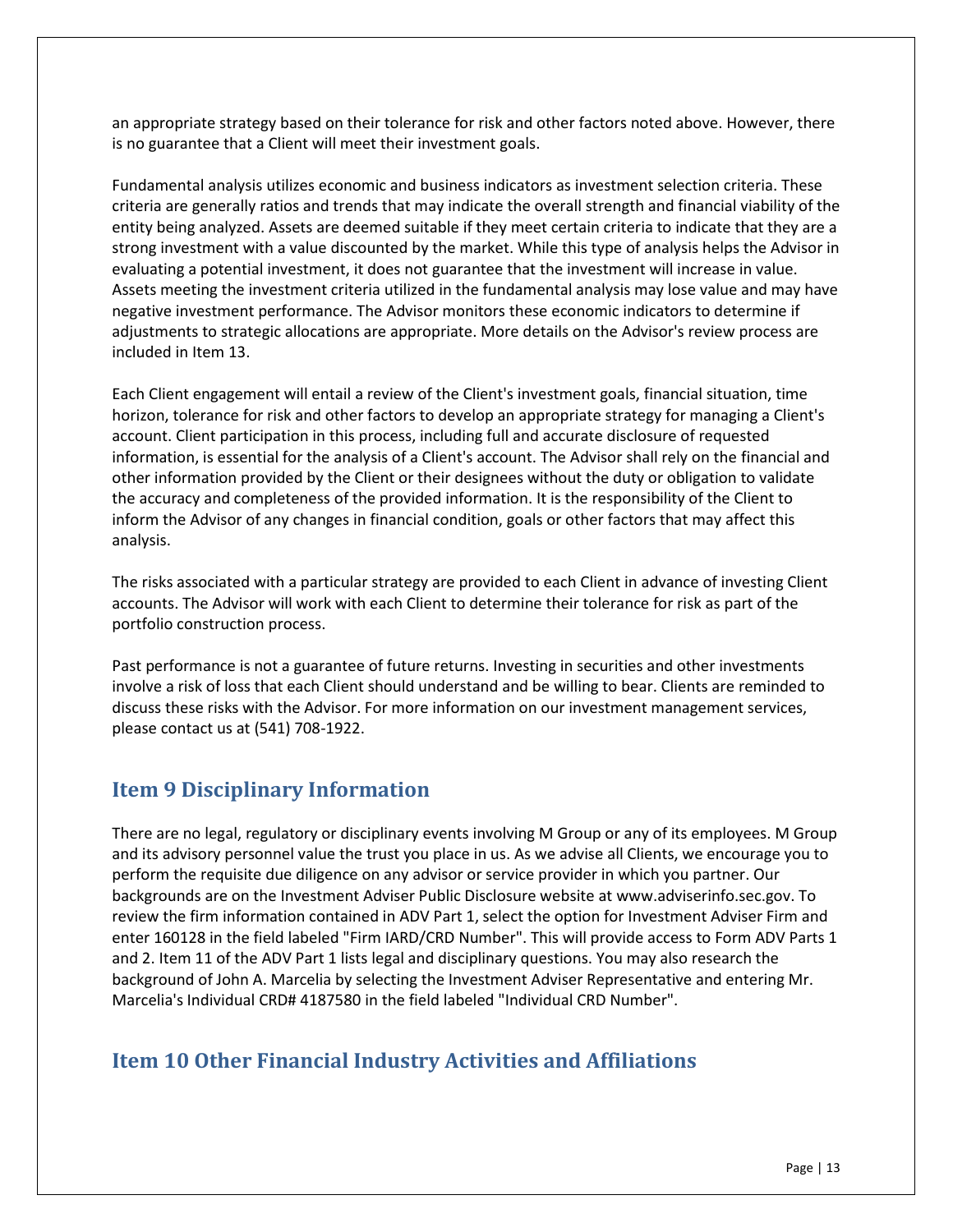#### <span id="page-13-0"></span>**Broker-Dealer Affiliation**

Mr. Marcelia is also a registered representative of LPL Financial Services, Inc. ("LPL"), based in Boston, MA. LPL is a registered broker-dealer (CRD No. 6413), member FINRA, SIPC and a registered investment advisor with the U.S. Securities and Exchange Commission ("SEC"). In his separate capacity as a registered representative, Mr. Marcelia will receive compensation for the implementation and ongoing registered representative services placed through LPL. Clients are not obligated to implement any recommendation provided by Mr. Marcelia, nor are they obligated to establish accounts with LPL. The Advisor will not earn investment advisory fees in connection with any services implemented through LPL. Registered representative activities through LPL represent approximately 30% of the business time of Mr. Marcelia.

As a result of this relationship, LPL Financial may have access to certain confidential information (e.g., financial information, investment objectives, transactions and holdings) about Mr. Marcelia's clients, even if client does not establish any account through LPL. If you would like a copy of the LPL Financial privacy policy, please contact LPL at 800-877-7210.

#### <span id="page-13-1"></span>**Insurance Agency Affiliations**

Mr. Marcelia, Principal of M Group, is a licensed insurance professional and agent of Oregon Health Exchange and M Group Wealth & Insurance, a licensed insurance agency. As an insurance agent, Mr. Marcelia may receive customary commissions and other related revenues from the various insurance companies whose products are sold. Commissions generated by insurance sales do not offset regular advisory fees. This may cause a conflict of interest in recommending certain products of the insurance companies. Clients are under no obligation to implement any recommendations made by Mr. Marcelia or the Advisor. Insurance activities represent less than 5% of the business time of Mr. Marcelia.

#### <span id="page-13-2"></span>**Licensed Insurance Agents**

M Group Investment Advisor does not engage in the sale of insurance products to advisory clients. However, certain of M Group's representatives, in their individual capacities, are licensed insurance agents, and may recommend the purchase of certain insurance-related products on a commission basis. Clients can engage certain of M Group's representatives to purchase insurance products on a commission basis. Any activity by your investment adviser representative as an insurance agent is separate from and outside of his or her role on behalf M Group. You should understand the following:

- M Group does **not** serve as an insurance agency for your investment adviser representative to offer fixed insurance, fixed annuities or fixed indexed annuities;
- M Group does **not** conduct due diligence of the fixed insurance, fixed annuities or fixed indexed annuities offered by your investment adviser representative in his or her separate capacity as an insurance agent; and
- M Group does **not** review, approve nor supervise your investment adviser representative's recommendations as an insurance agent to hold, purchase or sell/surrender fixed insurance, fixed annuities or fixed indexed annuities.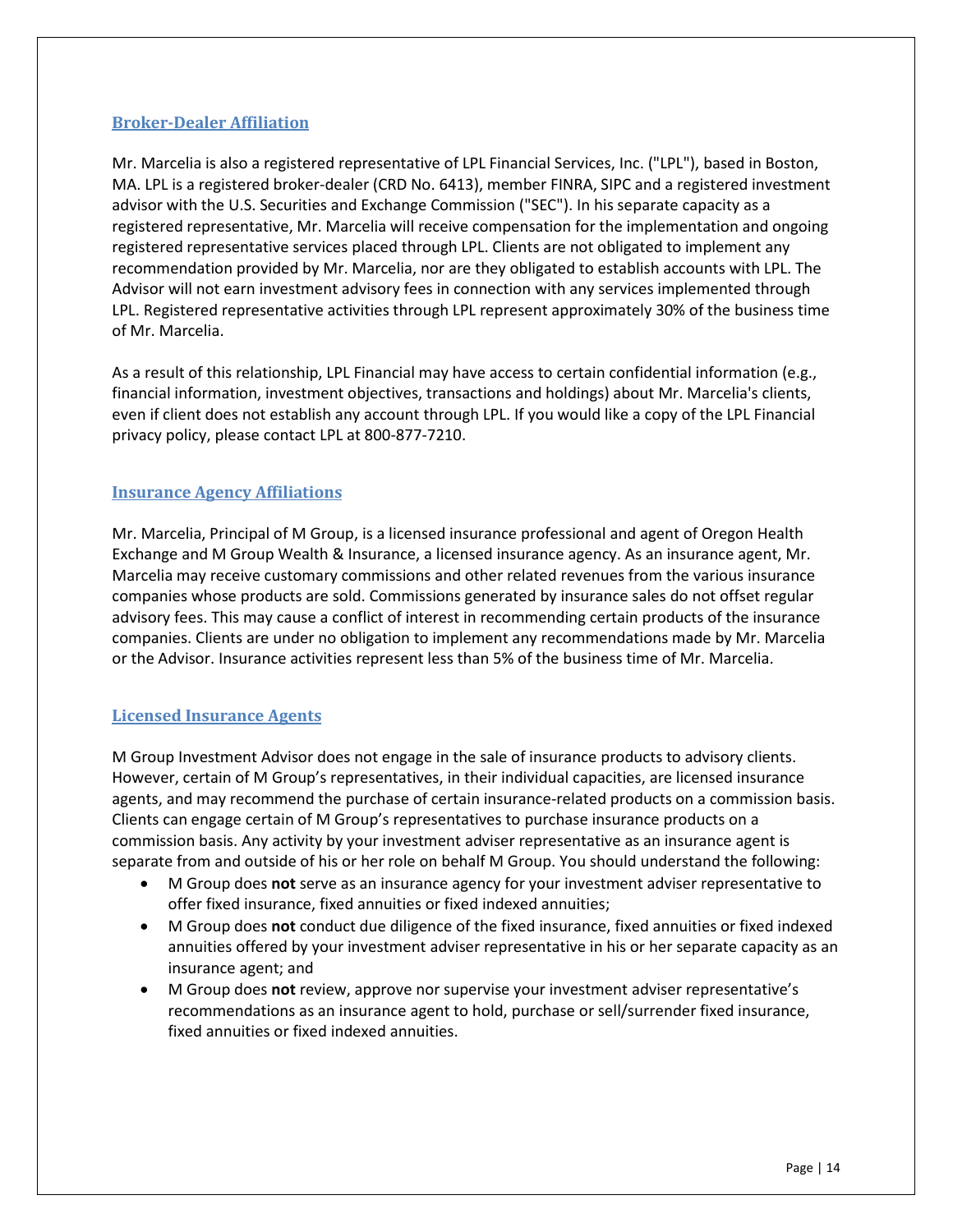## <span id="page-14-0"></span>**Item 11 Code of Ethics, Participation or Interest in Client Transactions and Personal Trading**

### <span id="page-14-1"></span>**A. Code of Ethics**

M Group has implemented a Code of Ethics that defines our fiduciary commitment to each Client. This Code of Ethics applies to all persons associated with M Group. The Code of Ethics was developed to provide general ethical guidelines and specific instructions regarding our duties to you, our Client. M Group and its personnel owe a duty of loyalty, fairness and good faith towards each Client. It is the obligation of M Group associates to adhere not only to the specific provisions of the Code, but also to the general principles that guide the Code. The Code of Ethics covers a range of topics that may include; general ethical principles, reporting personal securities trading, reportable securities, initial public offerings and private placements, reporting ethical violations, distribution of the Code of Ethics, review and enforcement processes, amendments to Form ADV and supervisory procedures. M Group has written its Code of Ethics to meet and exceed regulatory standards. To request a copy of our Code of Ethics, please contact us at (541) 708-1922.

### <span id="page-14-2"></span>**B. Personal Trading with Material Interest**

M Group allows our employees to purchase or sell the same securities that may be recommended to and purchased on behalf of Clients. M Group does not act as principal in any transactions. In addition, the Advisor does not act as the general partner of a fund, or advice an investment company. M Group does not have a material interest in any securities traded in Client accounts.

### <span id="page-14-3"></span>**C. Personal Trading in Same Securities as Clients**

M Group allows our employees to purchase or sell the same securities that may be recommended to and purchased on behalf of Clients. Owning the same securities we recommend (purchase or sell) to you presents a potential conflict of interest that, as fiduciaries, we must disclose to you and mitigate through policies and procedures. As noted above, we have adopted, consistent with Section 204A of the Investment Advisers Act of 1940, a Code of Ethics, which addresses insider trading (material non-public information controls) and personal securities reporting procedures. We have also adopted written policies and procedures to detect the misuse of material, non-public information. We may have an interest or position in certain securities, which may also be recommended to you.

In addition the Code of Ethics governs Gifts and Entertainment given by and provided to the Advisor, outside employment activities of employees, Employee reporting, sanctions for violations of the Code of Ethics, and records retention requirements for various aspects of the Code of Ethics.

### <span id="page-14-4"></span>**D. Personal Trading at Same Time as Client**

While M Group allows our employees to purchase or sell the same securities that may be recommended to and purchased on behalf of Clients, these trades do not occur at the same time. M Group will place trades only after Client orders have been placed and filled.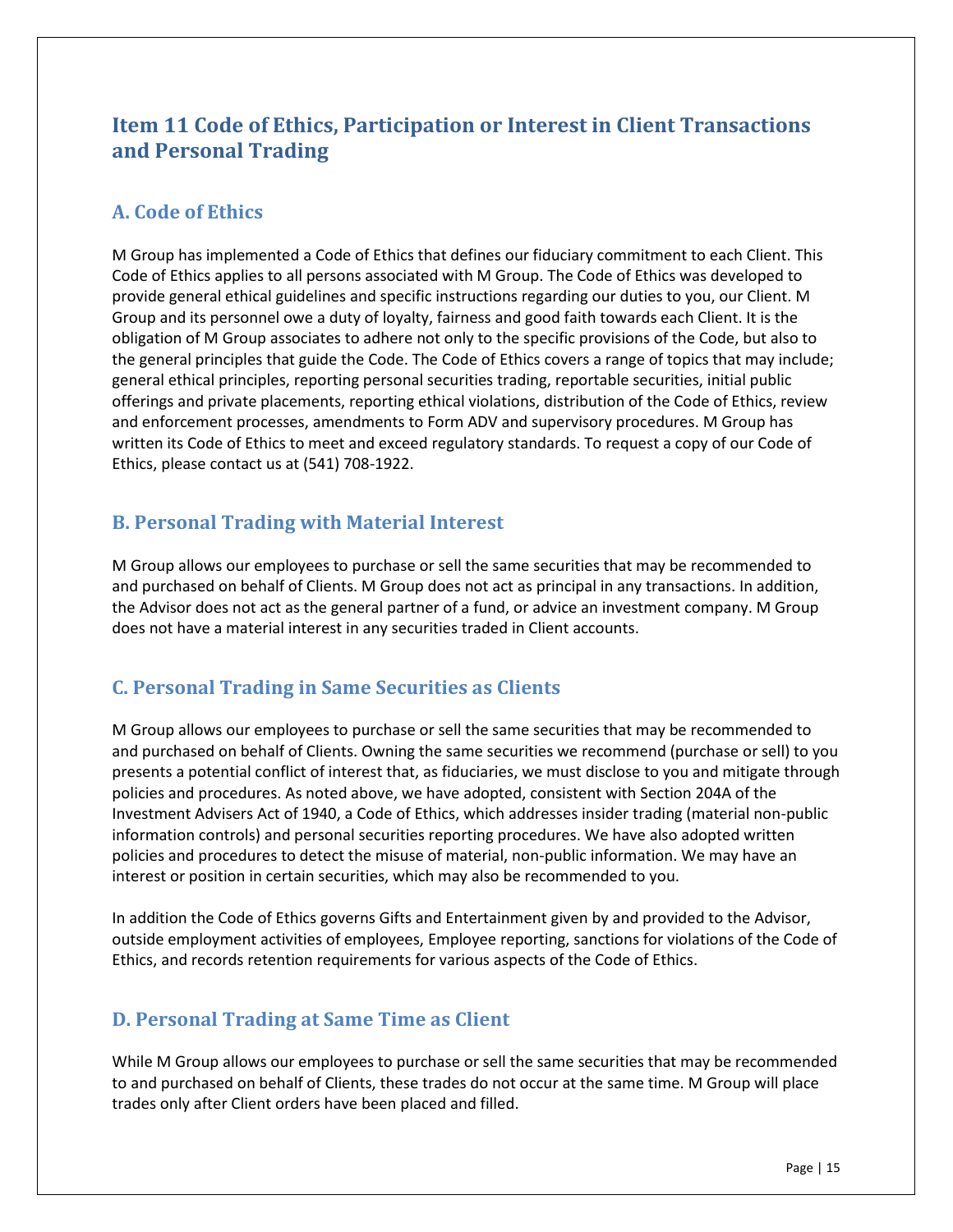<span id="page-15-0"></span>At no time, will M Group or any associated person of M Group, transact in any security to the detriment of any Client.

### **Item 12 Brokerage Practices**

### <span id="page-15-1"></span>**A. Recommendation of Custodian[s]**

M Group does not have discretionary authority to select the broker-dealer/custodian for custodial and execution services or the administrator for defined contribution accounts. The Client will select the broker-dealer or custodian (herein the "custodian") to safeguard Client assets and authorize M Group to direct trades to this custodian as agreed in the Investment Advisory Agreement. Further, M Group does not have the discretionary authority to negotiate commissions on behalf of our Clients on a trade-bytrade basis.

Where M Group does not exercise discretion over the selection of the custodian, it may recommend the custodian[s] to Clients for execution and/or custodial services. Clients are not obligated to use the recommended custodian and will not incur any extra fee or cost associated with using a broker not recommended by M Group. M Group may recommend a custodian based on criteria such as, but not limited to, reasonableness of commissions charged to the Client, services made available to the Client, and location of the custodian's offices. M Group does not receive research services, other products, or compensation as a result of recommending a particular broker that may result in the Client paying higher commissions than those obtainable through other brokers.

Following are additional details regarding the brokerage practices of the Advisor:

- 1. Soft Dollars Soft dollars are revenue programs offered by broker-dealers whereby an advisor enters into an agreement to place security trades with the broker in exchange for research and other services. M Group does not participate in soft dollar programs sponsored or offered by any broker-dealer.
- 2. Brokerage Referrals M Group does not receive any compensation from any third party in connection with the recommendation for establishing a brokerage account.
- 3. Directed Brokerage All Clients are serviced on a "directed brokerage basis", where M Group will place trades within the established account[s] at the custodian designated by the Client. Further, all Client accounts are traded within their respective brokerage account[s]. The Advisor will not engage in any principal transactions (i.e., trade of any security from or to the Advisor's own account) or cross transactions with other Client accounts (i.e., purchase of a security into one Client account from another Client's account[s]). In selecting the custodian, M Group will not be obligated to select competitive bids on securities transactions and does not have an obligation to seek the lowest available transaction costs. These costs are determined by the designated custodian.

### <span id="page-15-2"></span>**B. Aggregating and Allocating Trades**

The primary objective in placing orders for the purchase and sale of securities for Client accounts is to obtain the most favorable net results taking into account such factors as 1) price, 2) size of order, 3) difficulty of execution, 4) confidentiality and 5) skill required of the broker. M Group will execute its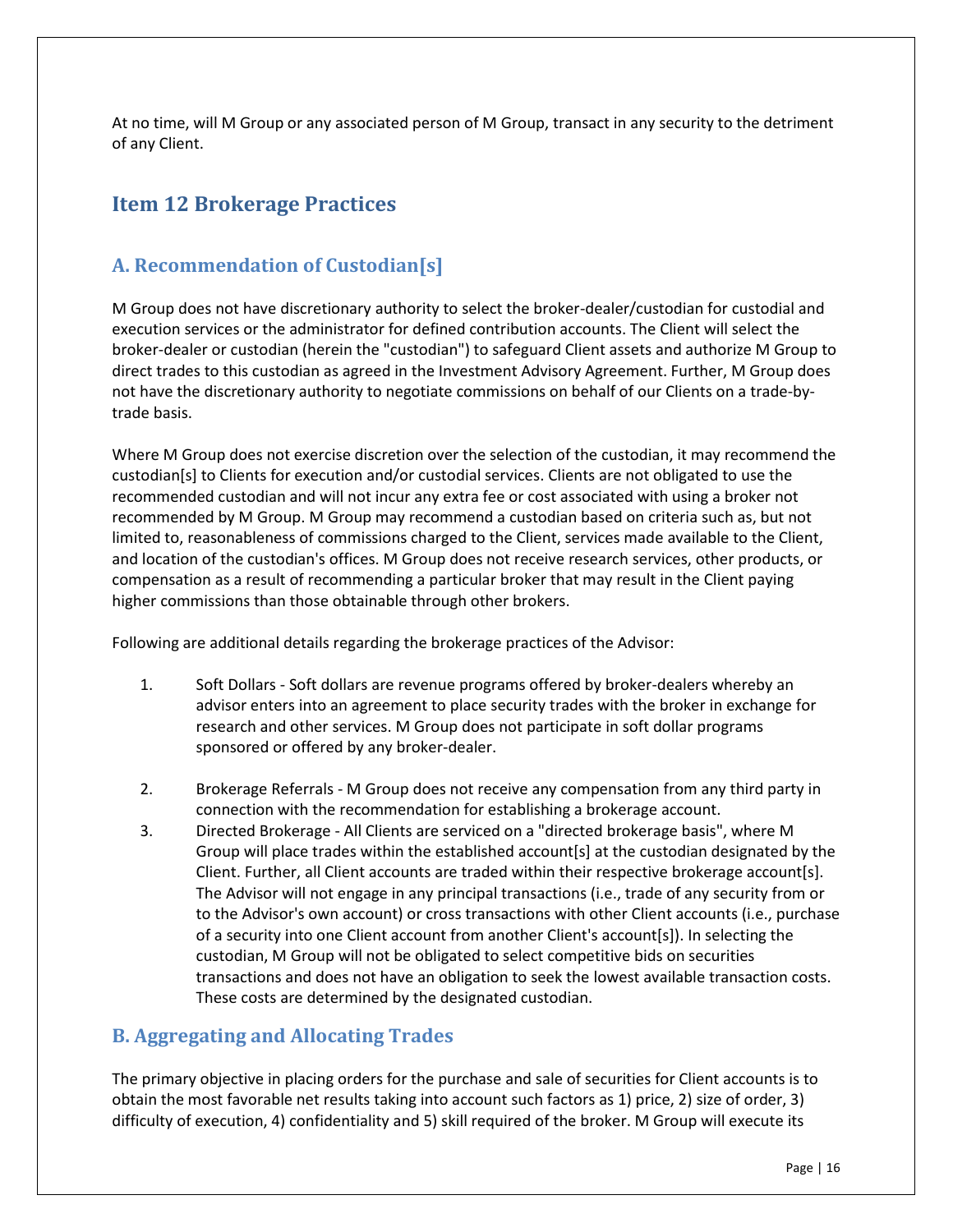transactions through an unaffiliated broker-dealer selected by the Client. M Group may aggregate orders in a block trade or trades when securities are purchased or sold through the same broker-dealer for multiple (discretionary) accounts. If a block trade cannot be executed in full at the same price or time, the securities actually purchased or sold by the close of each business day must be allocated in a manner that is consistent with the initial pre-allocation or other written statement. This must be done in a way that does not consistently advantage or disadvantage particular Client accounts.

### <span id="page-16-0"></span>**Item 13 Review of Accounts**

### <span id="page-16-1"></span>**A. Frequency of Reviews**

Accounts are monitored on a regular and continuous basis by Mr. Marcelia, Principal of M Group. Formal reviews are generally conducted at least annually or more or less frequently depending on the needs of the Client.

### <span id="page-16-2"></span>**B. Causes for Reviews**

In addition to the investment monitoring noted in Item 13.A., each Client account shall be reviewed at least annually. Reviews may be conducted more or less frequently at the Client's request. Accounts may be reviewed as a result of major changes in economic conditions, known changes in the Client's financial situation, and/or large deposits or withdrawals in the Client's account. The Client is encouraged to notify M Group if changes occur in his/her personal financial situation that might adversely affect his/her investment plan. Additional reviews may be triggered by material market, economic or political events.

### <span id="page-16-3"></span>**C. Review Reports**

The Client will receive brokerage statements no less than quarterly from the trustee or custodian. These brokerage statements are sent directly from the custodian to the Client. The Client may also establish electronic access to the custodian's website so that the Client may view these reports and their account activity. Client brokerage statements will include all positions, transactions and fees relating to the Client's account[s]. The Advisor may also provide Clients with periodic reports regarding their holdings, allocations, and performance.

## <span id="page-16-4"></span>**Item 14 Client Referrals and Other Compensation**

### <span id="page-16-5"></span>**A. Compensation Received by M Group**

M Group is a fee-only advisory firm, who, in all circumstances, is compensated solely by the Client. M Group does not receive commissions or other compensation from product sponsors, broker dealers or any un-related third party. M Group may refer Clients to various third parties to provide certain financial services necessary to meet the goals of its Clients. Likewise, M Group may receive referrals of new Clients from a third-party.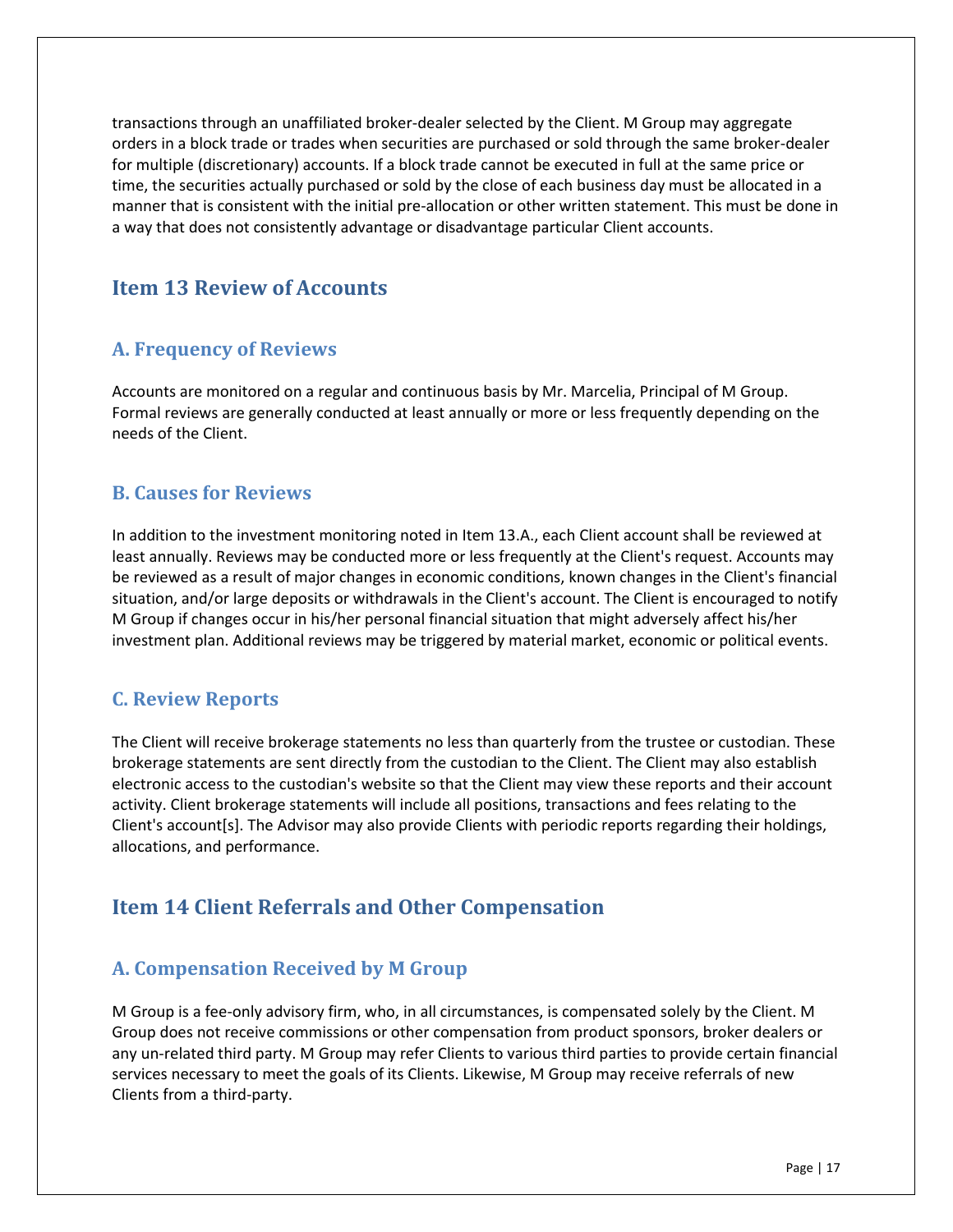#### <span id="page-17-0"></span>**Participation in Institutional Advisor Platform**

M Group has established an institutional relationship with TD Ameritrade Institutional ("TD") to assist the Advisor in managing Client account[s]. Access to the TD Institutional platform is provided at no charge to the Advisor. The Advisor receives access to software and related support without cost because the Advisor renders investment management services to Clients that maintain assets at TD. The software and related systems support may benefit the Advisor, but not its Clients directly. In fulfilling its duties to its Clients, the Advisor endeavors at all times to put the interests of its Clients first. Clients should be aware; however, that the receipt of economic benefits from a custodian creates a potential conflict of interest since these benefits may influence the Advisor's recommendation of this custodian over one that does not furnish similar software, systems support, or services. Additionally, the Advisor may receive the following benefits from TD: receipt of duplicate Client confirmations and bundled duplicate statements; access to a trading desk that exclusively services its institutional participants; access to block trading which provides the ability to aggregate securities transactions and then allocate the appropriate shares to Client accounts; and access to an electronic communication network for Client order entry and account information.

### <span id="page-17-1"></span>**B. Client Referrals from Solicitors**

<span id="page-17-2"></span>M Group does not engage paid solicitors for Client referrals.

### **Item 15 Custody**

M Group does not accept or maintain custody of any Client accounts. All Clients must place their assets with a qualified custodian. Clients are required to select their own custodian to retain their funds and securities and direct M Group to utilize that custodian for the Client's security transactions. M Group encourages Clients to review statements provided by account custodian. For more information about custodians and brokerage practices, see Item 12 - Brokerage Practices.

### <span id="page-17-3"></span>**Item 16 Investment Discretion**

M Group generally has discretion over the selection and amount of securities to be bought or sold in Client accounts without obtaining prior consent or approval from the Client. However, these purchases or sales may be subject to specified investment objectives, guidelines, or limitations previously set forth by the Client and agreed to by M Group. Discretionary authority will only be authorized upon full disclosure to the Client. The granting of such authority will be evidenced by the Client's execution of an Investment Advisory Agreement containing all applicable limitations to such authority. All discretionary trades made by M Group will be in accordance with each Client's investment objectives and goals.

### <span id="page-17-4"></span>**Item 17 Voting Client Securities**

M Group does not accept proxy-voting responsibility for any Client. Clients will receive proxy statements directly from the Custodian. The Advisor will assist in answering questions relating to proxies, however, the Client retains the sole responsibility for proxy decisions and voting.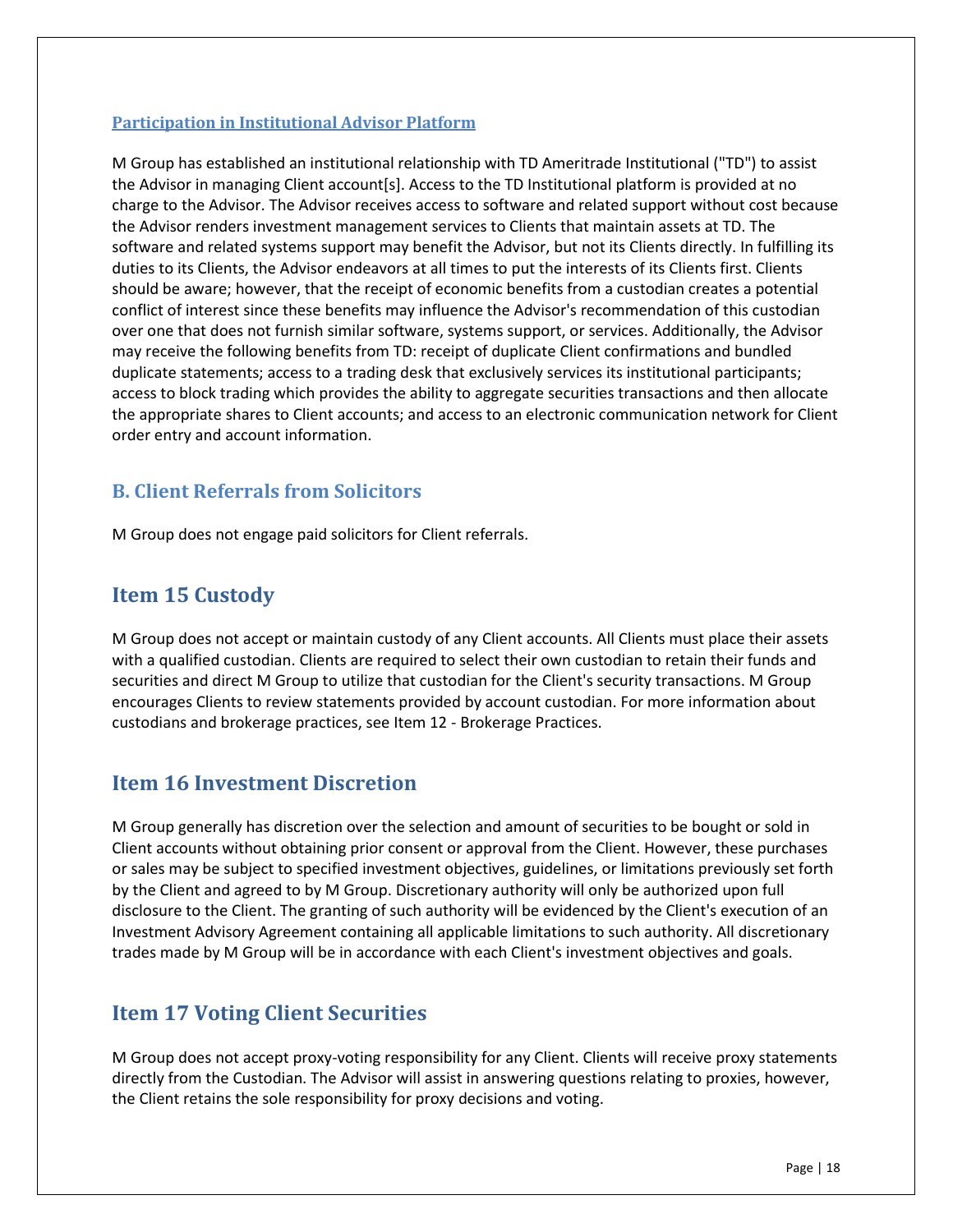## <span id="page-18-0"></span>**Item 18 Financial Information**

Neither M Group, nor its management has any adverse financial situations that would reasonably impair the ability of M Group to meet all obligations to its Clients. Neither M Group, nor any of its advisory persons, has been subject to a bankruptcy or financial compromise. M Group is not required to deliver a balance sheet along with this Brochure as the firm does not collect advance fees for services to be performed six months or more in advance.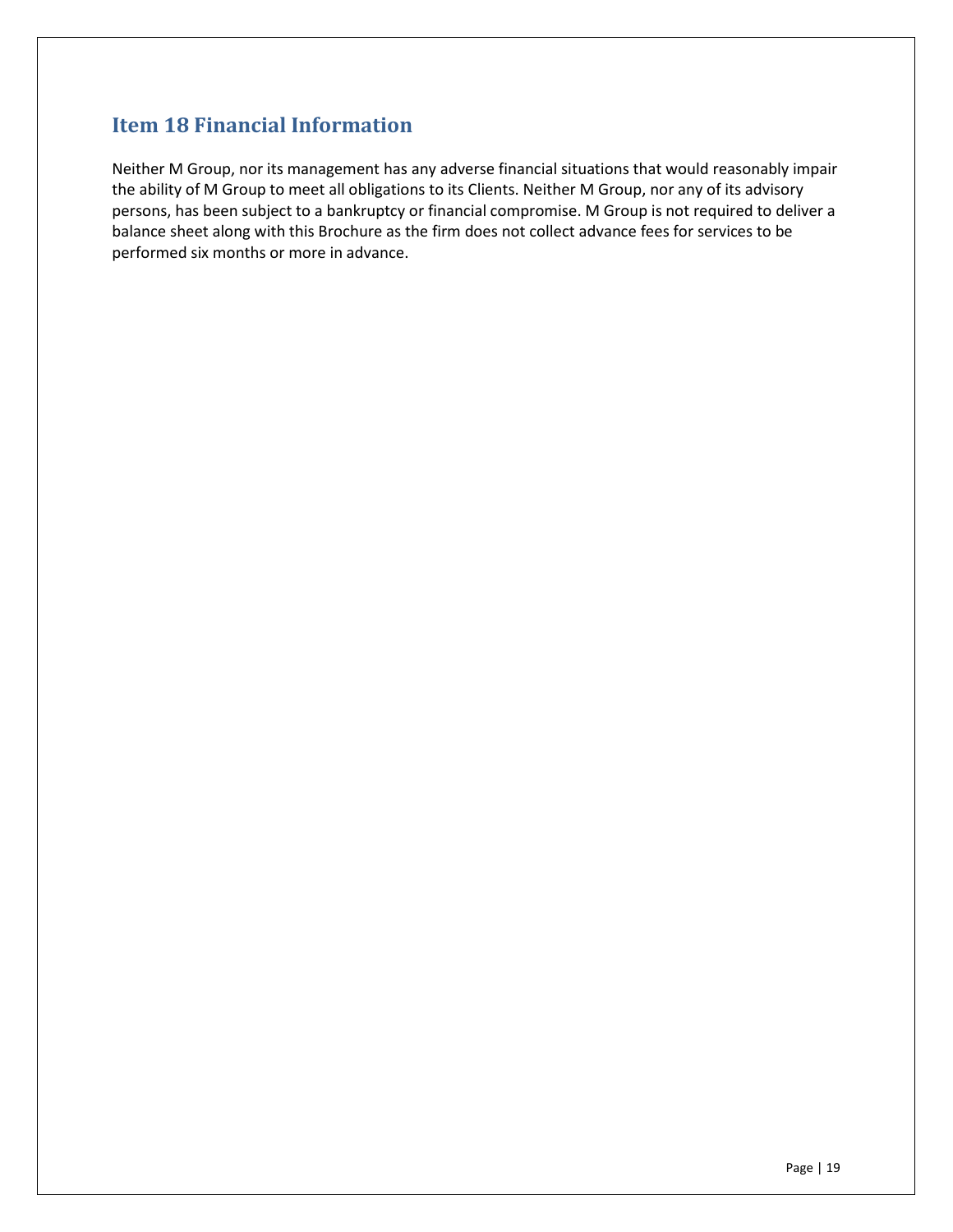## <span id="page-19-0"></span>**Privacy Policy**

Effective: January 16, 2022

### <span id="page-19-1"></span>**Our Commitment to You**

M Group Investment Advisor, LLC ("M Group") is committed to safeguarding the use of your personal information that we have as your Investment Advisor. M Group (referred to as "we", "our" and "us" throughout this notice) protects the security and confidentiality of the personal information we have and make efforts to ensure that such information is used for proper business purposes in connection with the management or servicing of your account. Our relationship with you is our most important asset. We understand that you have entrusted us with your private information, and we do everything we can to maintain that trust. We do not sell your non-public personal information to anyone. Nor does M Group provide such information to others except for discrete and proper business purposes in connection with the servicing and management of your account as discussed below. Details of our approach to privacy and how your personal non-public information is collected and used are set forth in this privacy policy.

### <span id="page-19-2"></span>**The Information We Collect About You**

You typically provide personal information when you complete the paperwork required to become our Client.

This information may include your:

Name and address Assets E-mail address Income Phone number Account balance Social security or taxpayer identification number Investment activity Accounts at other institutions

In addition, we may collect non-public information about you from the following sources:

Information we receive on Brokerage Agreements, Managed Account Agreements and other Subscription and Account Opening Documents; Information we receive in the course of establishing a customer relationship including, but not limited to, applications, forms, and questionnaires; Information about your transactions with us or others

### <span id="page-19-3"></span>**Information About You That M Group Shares**

M Group works to provide products and services that benefit our customers. We may share non-public personal information with non-affiliated third parties (such as brokers and custodians) as necessary for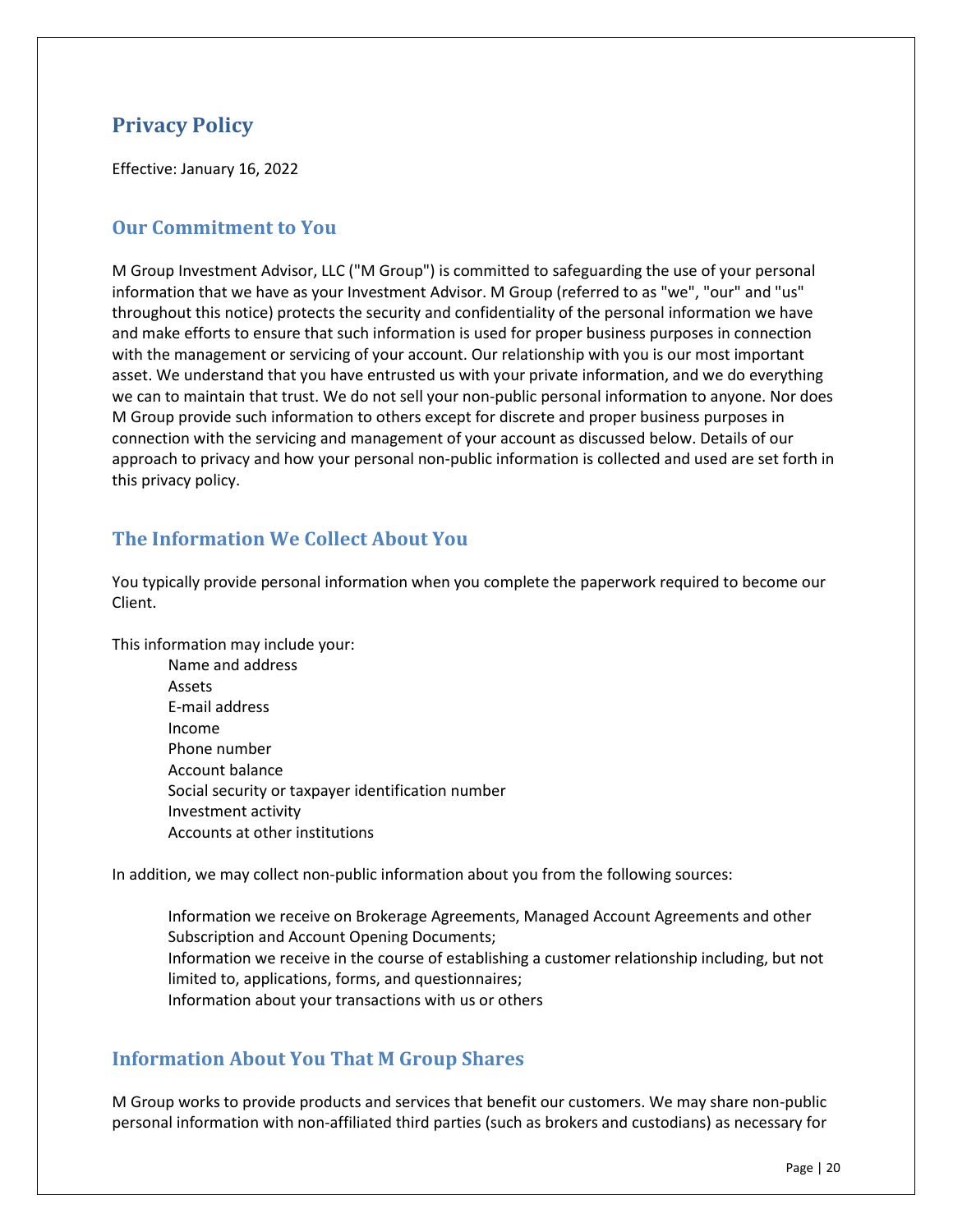us to provide agreed services and products to you consistent with applicable law. We may also disclose non-public personal information to other financial institutions with whom we have joint business arrangements for proper business purposes in connection with the management or servicing of your account. In addition, your non-public personal information may also be disclosed to you, persons we believe to be your authorized agent or representative, regulators in order to satisfy M Group's regulatory obligations, broker-dealer firms having regulatory requirements to supervise certain of MR Marcelia's activities, and is otherwise required or permitted by law. Lastly, we may disclose your nonpublic personal information to companies we hire to help administrate our business. Companies we hire to provide services of this kind are not allowed to use your personal information for their own purposes and are contractually obligated to maintain strict confidentiality. We limit their use of your personal information to the performance of the specific service we have requested.

#### **To repeat, we do not sell your non-public personal information to anyone.**

#### <span id="page-20-0"></span>**Information About Former Clients**

M Group does not disclose, and does not intend to disclose, non-public personal information to nonaffiliated third parties with respect to persons who are no longer our clients.

#### <span id="page-20-1"></span>**Confidentiality and Security**

Our employees are advised about the firm's need to respect the confidentiality of our customers' nonpublic personal information. Additionally, we maintain physical, procedural and electronic safeguards in an effort to protect the information from access by unauthorized parties.

Furthermore, in the event that personal information which M Group uses in the course of business was subject to a breach of security. M Group and/or it's affiliates will give notice of this breach to the relevant parties to whom this information pertains once a breach of security is discovered. M Group has processes in place to notify the relevant parties in the most expeditious manner possible, without unreasonable delay, consistent with the legitimate needs of law enforcement and consistent with any measures that are necessary to determine sufficient contact information for the affected party, determine the scope of the breach of security and restore the reasonable integrity, security and confidentiality of the personal information.

#### <span id="page-20-2"></span>**We'll Keep You Informed**

We will send you notice of our privacy policy annually for as long as you maintain an ongoing relationship with us. Periodically we may revise our privacy policy and will provide you with a revised policy if the changes materially alter the previous privacy policy. We will not, however, revise our privacy policy to permit the sharing of non-public personal information other than as described in this notice unless we first notify you and provide you with an opportunity to prevent the information sharing. You may obtain a copy of our current privacy policy by contacting us at (541) 708-1922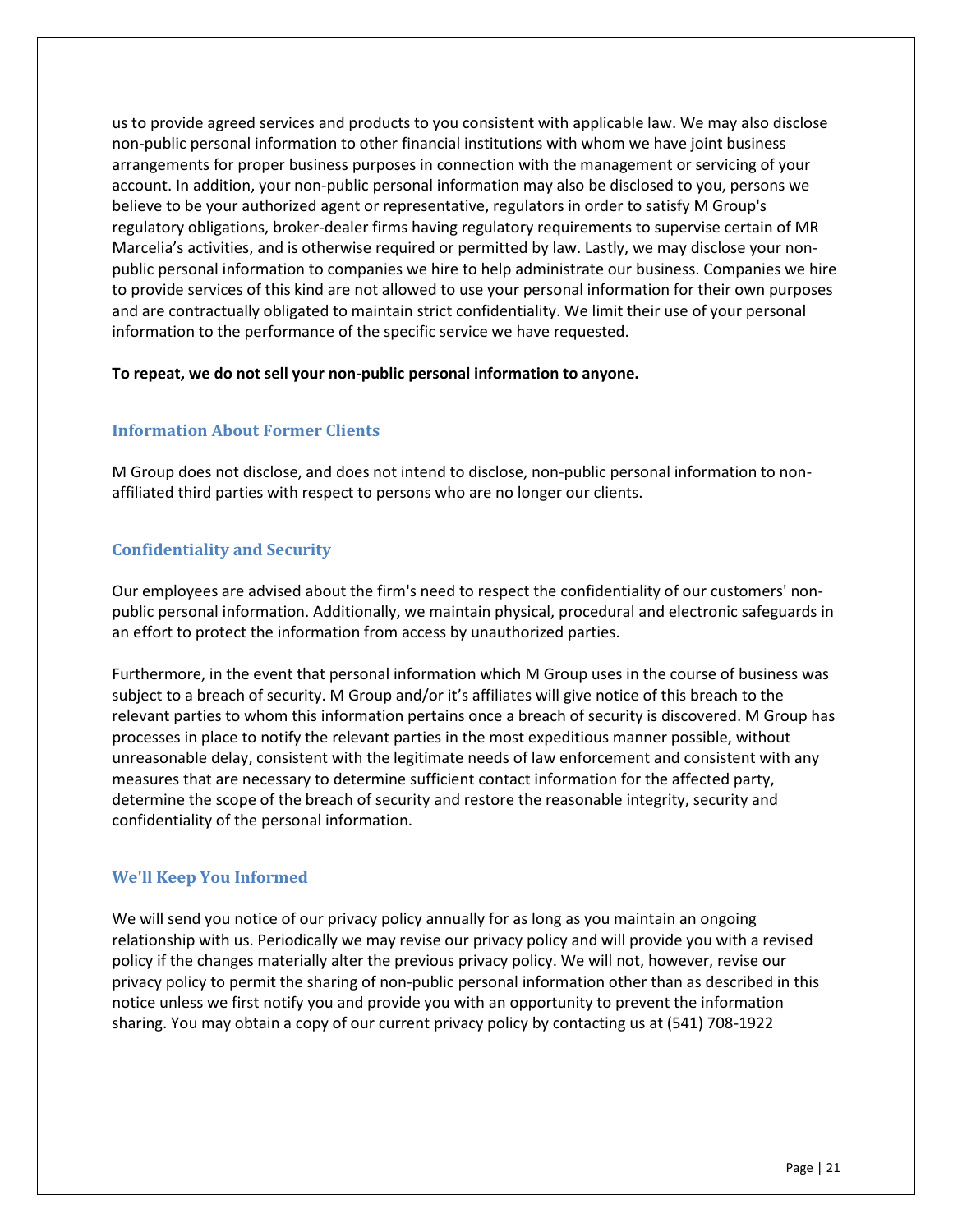# **John Marcelia**

### **M Group Investment Advisor, LLC**

16233 Rock Coast Dr Winter Garden, FL 34787

**Telephone: 541-708-1922 Facsimile: 888-473-4147**

**January 16, 2022**

#### **FORM ADV PART 2B BROCHURE SUPPLEMENT**

This brochure supplement provides information about John Marcelia that supplements the M Group Investment Advisor, LLC brochure. You should have received a copy of that brochure. Please contact us at 541-708-1922 if you did not receive M Group Investment Advisor, LLC's brochure or if you have any questions about the contents of this supplement.

Additional information about John Marcelia is available on the SEC's website at www.adviserinfo.sec.gov.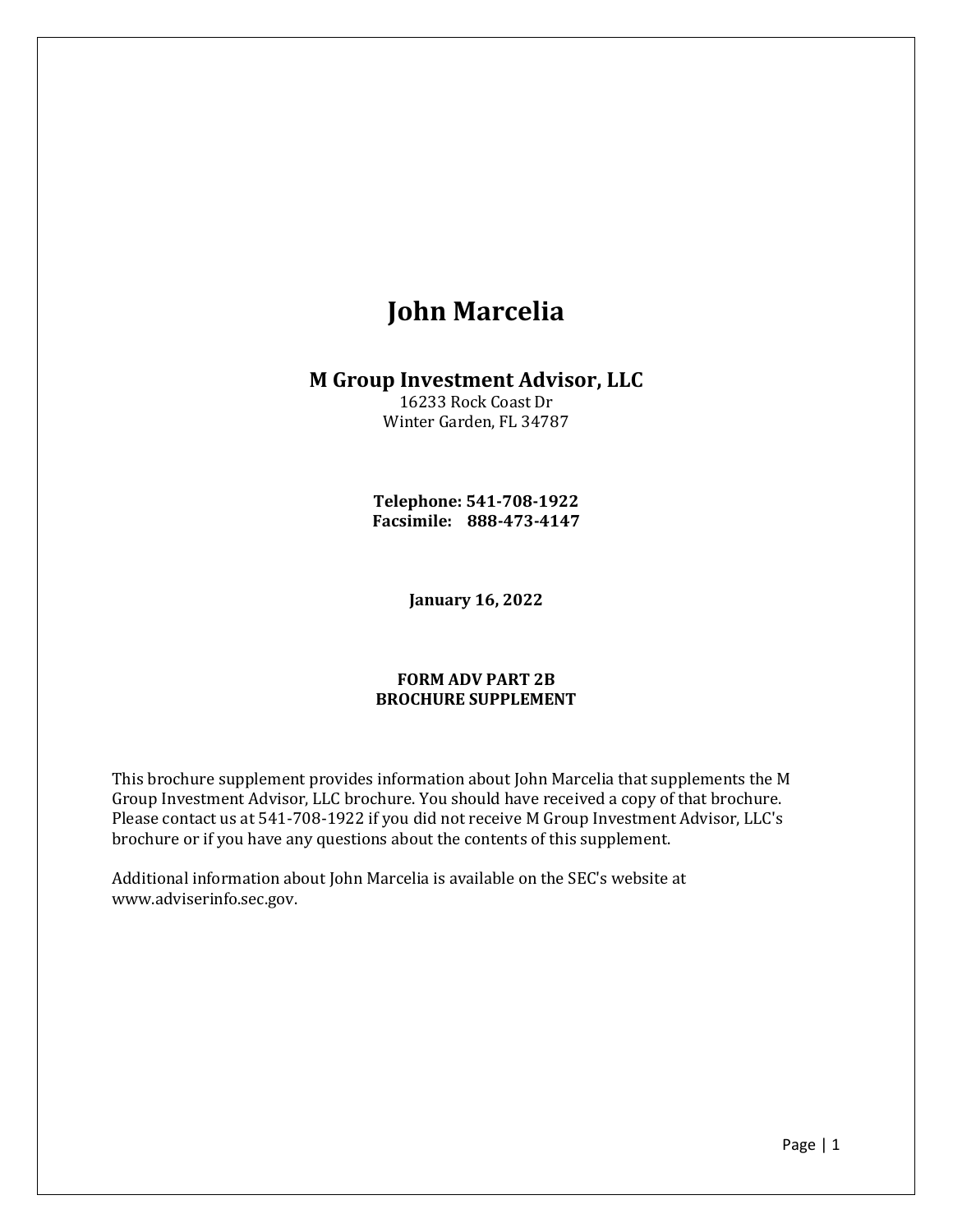## **Item 2 Educational Background and Business Experience**

The Principal of M Group is John A. Marcelia. Mr. Marcelia, born in 1972, is dedicated the advisory services of M Group clients. Mr. Marcelia earned a Bachelor's of Arts from the University of Washington in 1995 with a Business and Finance concentration. Additional information regarding Mr. Marcelia's employment history is included below.

#### **Employment History:**

| M Group Advisor Holdings INC                                    |                      |
|-----------------------------------------------------------------|----------------------|
| Principal                                                       | 07/2018 to Present   |
| M Group Investment Advisor, LLC                                 |                      |
| Principal                                                       | $11/2011$ to Present |
| LPL Financial                                                   |                      |
| Registered Representative                                       | $11/2013$ to Present |
| KMS Financial Services, Inc.,                                   |                      |
| Investment Advisor Representative and Registered Representative | 03/2001 to 11/2013   |
| Breeze Financial Group, Inc.,                                   |                      |
| Member                                                          | 01/2001 to 11/2013   |

### **Item 3 Disciplinary Information**

#### *There are no legal, civil or disciplinary events to disclose regarding Mr. Marcelia.*

Mr. Marcelia has never been involved in any regulatory, civil or criminal action. There have been no client complaints, lawsuits, arbitration claims or administrative proceedings against Mr. Marcelia.

Securities laws require an advisor to disclose any instances where the advisor or its advisory persons have been found liable in a legal, regulatory, civil or arbitration matter that alleges violation of securities and other statutes; fraud; false statements or omissions; theft, embezzlement or wrongful taking of property; bribery, forgery, counterfeiting, or extortion; and/or dishonest, unfair or unethical practices. *As previously noted, there are no legal, civil or disciplinary events to disclose regarding Mr. Marcelia.* However, we do encourage you to independently view the background of Mr. Marcelia on the Investment Adviser Public Disclosure website at www.adviserinfo.sec.gov. Select Investment Adviser Search from the left navigation menu. Then select the option for Investment Adviser Representative and enter **4187580** in the field labeled "Individual CRD Number".

### **Item 4 Other Business Activities**

Mr. Marcelia has additional business activities that are detailed in Item 10 - Other Financial Activities and Affiliations in Part 2A above and reprinted here: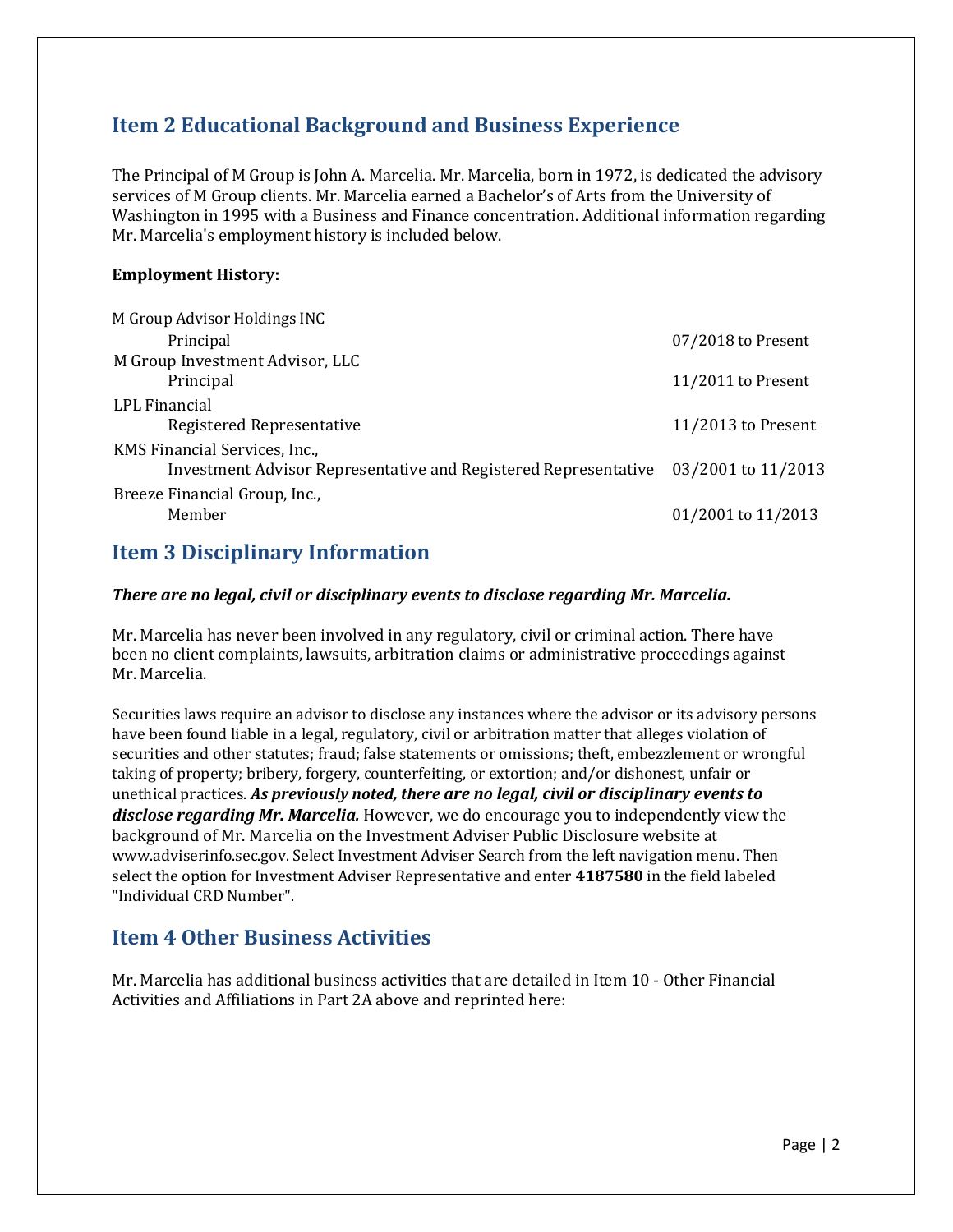#### **Broker-Dealer Affiliation**

Mr. Marcelia is also a registered representative of LPL Financial Services, Inc. ("LPL"), based in Boston, MA. LPL is a registered broker-dealer (CRD No. 6413), member FINRA, SIPC and a registered investment advisor with the U.S. Securities and Exchange Commission ("SEC"). In his separate capacity as a registered representative, Mr. Marcelia will receive compensation for the implementation and ongoing registered representative services placed through LPL. Clients are not obligated to implement any recommendation provided by Mr. Marcelia, nor are they obligated to establish accounts with LPL. The Advisor will not earn investment advisory fees in connection with any services implemented through LPL. Registered representative activities through LPL represent approximately 30% of the business time of Mr. Marcelia.

As a result of this relationship, LPL Financial may have access to certain confidential information (e.g., financial information, investment objectives, transactions and holdings) about Mr. Marcelia's clients, even if client does not establish any account through LPL. If you would like a copy of the LPL Financial privacy policy, please contact LPL at 800-877-7210.

#### **Insurance Agency Affiliations**

Mr. Marcelia, Principal of M Group, is a licensed insurance professional and agent of M Group Investment Advisor LLC, a licensed insurance agency. As an insurance agent, Mr. Marcelia may receive customary commissions and other related revenues from the various insurance companies whose products are sold. Commissions generated by insurance sales do not offset regular advisory fees. This may cause a conflict of interest in recommending certain products of the insurance companies. Clients are under no obligation to implement any recommendations made by Mr. Marcelia or the Advisor. Insurance activities represent less than 5% of the business time of Mr. Marcelia.

#### **M Group Advisor Holdings INC**

Mr. Marcelia, Principal of M Group, is CEO of M Group Advisor Holdings Inc. M Group Advisor Holdings Inc owns and operates M Group Investment Advisor LLC.

## **Item 5 Additional Compensation**

Mr. Marcelia has additional business activities were compensation is received. These business activities are detailed in Item 10 - Other Financial Activities and Affiliations in Part 2A above.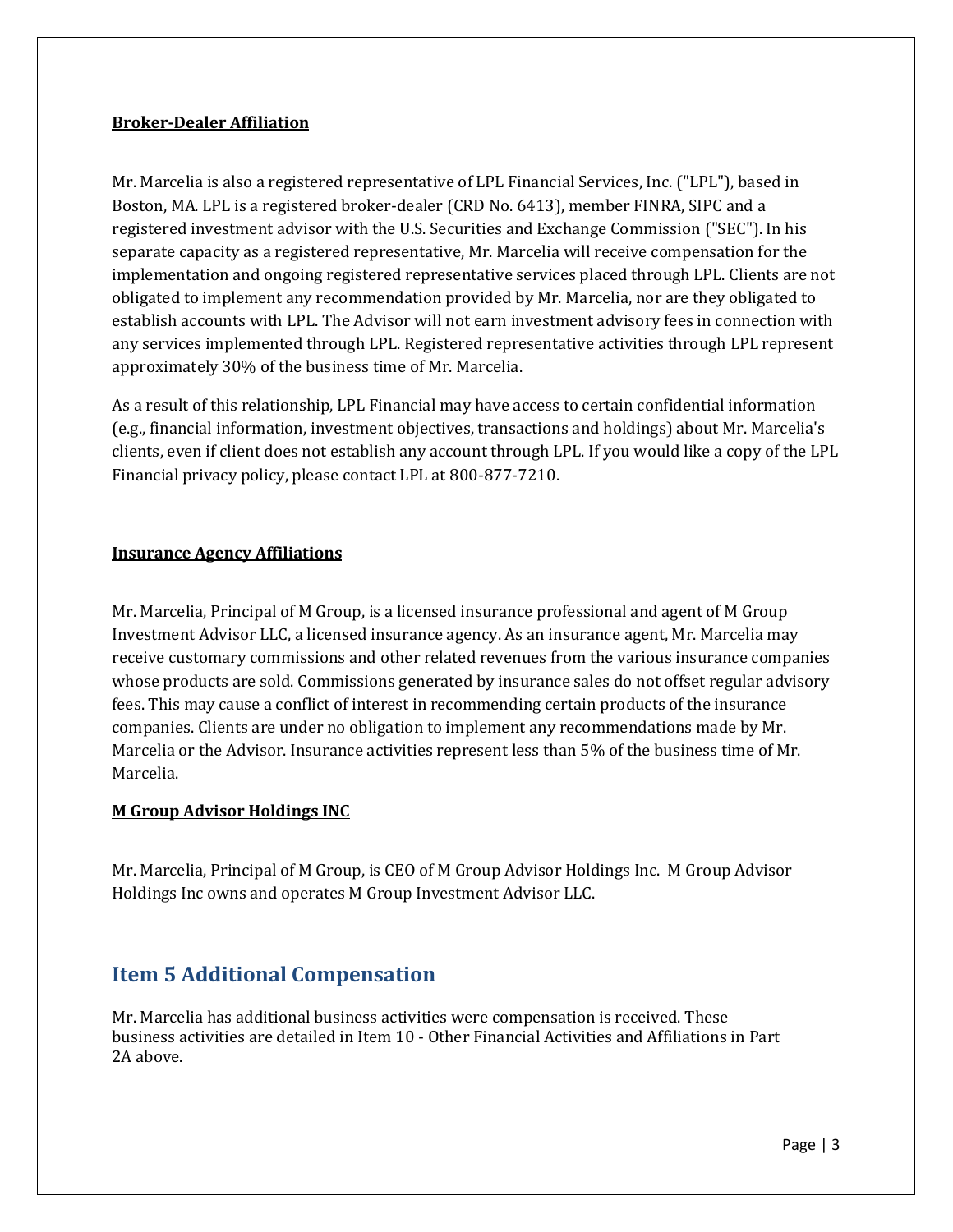In connection with the transition of Mr. Marcelia's clients to the LPL Financial custodial platform and Mr. Marcelia's association as a registered representative of LPL Financial, Mr. Marcelia received financial transition support from LPL Financial in the form of a transition credit. The transition credit received by Mr. Marcelia in November 2013 is in the form of an upfront cash payment. The amount of the upfront cash payment represents a substantial payment.

## **Item 6 Supervision**

Mr. Marcelia serves as the Principal and Chief Compliance Officer of M Group. Mr. Marcelia can be reached at (541) 708-1922.

M Group has implemented a Code of Ethics and internal compliance that guide each employee in meeting their fiduciary obligations to Clients of M Group. Further, M Group is subject to regulatory oversight by various agencies. These agencies require registration by M Group and its employees. As a registered entity, M Group is subject to examinations by regulators, which may be announced or unannounced. M Group is required to periodically update the information provided to these agencies and to provide various reports regarding the business activities and assets of the Advisor.

M Group Investment Advisor does not engage in the sale of insurance products to advisory clients. However, certain of M Group's representatives, in their individual capacities, are licensed insurance agents, and may recommend the purchase of certain insurance-related products on a commission basis. Clients can engage certain of M Group's representatives to purchase insurance products on a commission basis. Any activity by your investment adviser representative as an insurance agent is separate from and outside of his or her role on behalf M Group.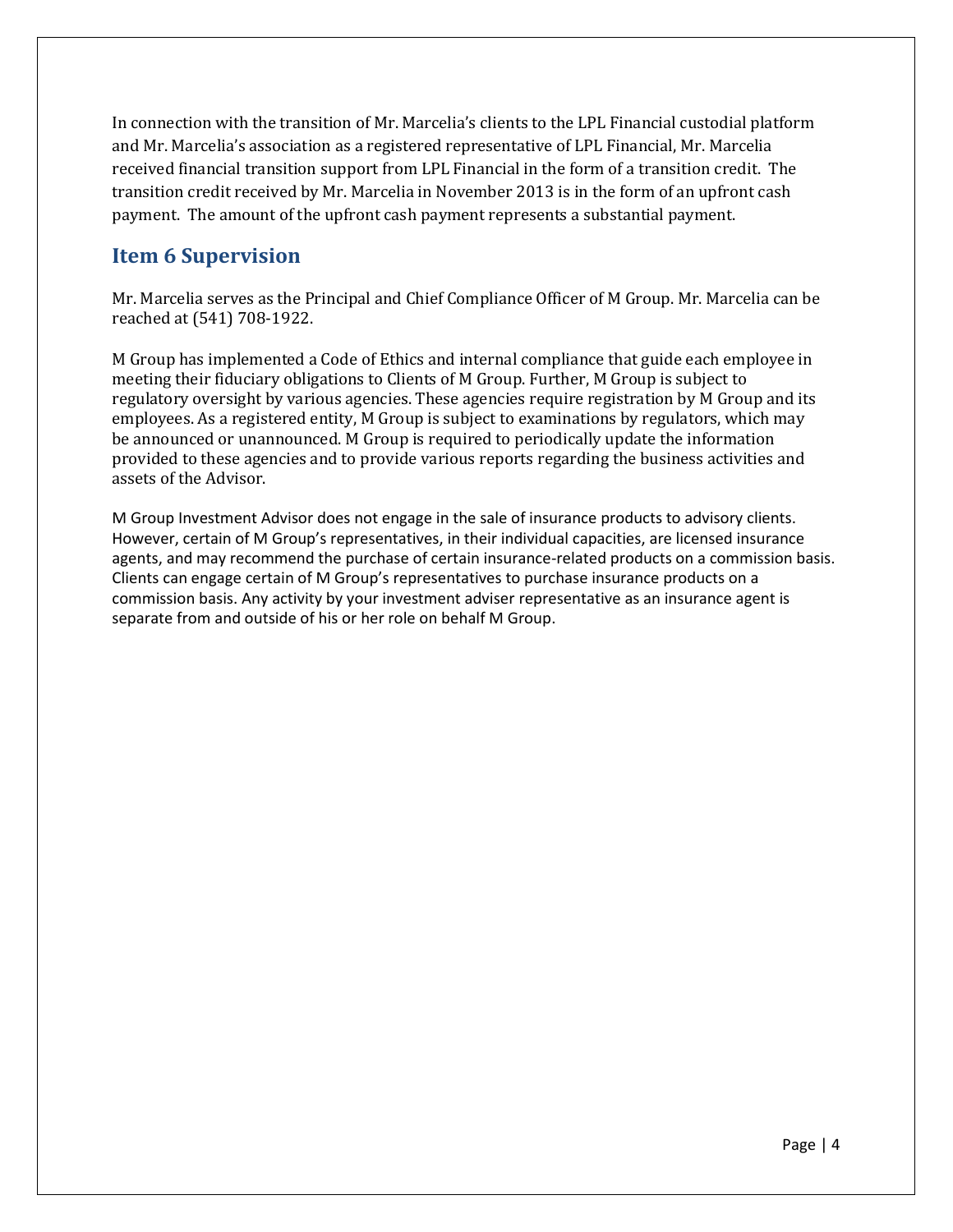# **Edward G. Leeper**

### **M Group Investment Advisor, LLC**

16233 Rock Coast Dr Winter Garden, FL 34787

**Telephone: 541-708-1922 Facsimile: 888-473-4147**

**January 16, 2022**

#### **FORM ADV PART 2B BROCHURE SUPPLEMENT**

This brochure supplement provides information about Edward G. Leeper that supplements the M Group Investment Advisor, LLC brochure. You should have received a copy of that brochure. Please contact us at 541-708-1922 if you did not receive M Group Investment Advisor, LLC's brochure or if you have any questions about the contents of this supplement.

Additional information about Edward G. Leeper is available on the SEC's website at www.adviserinfo.sec.gov.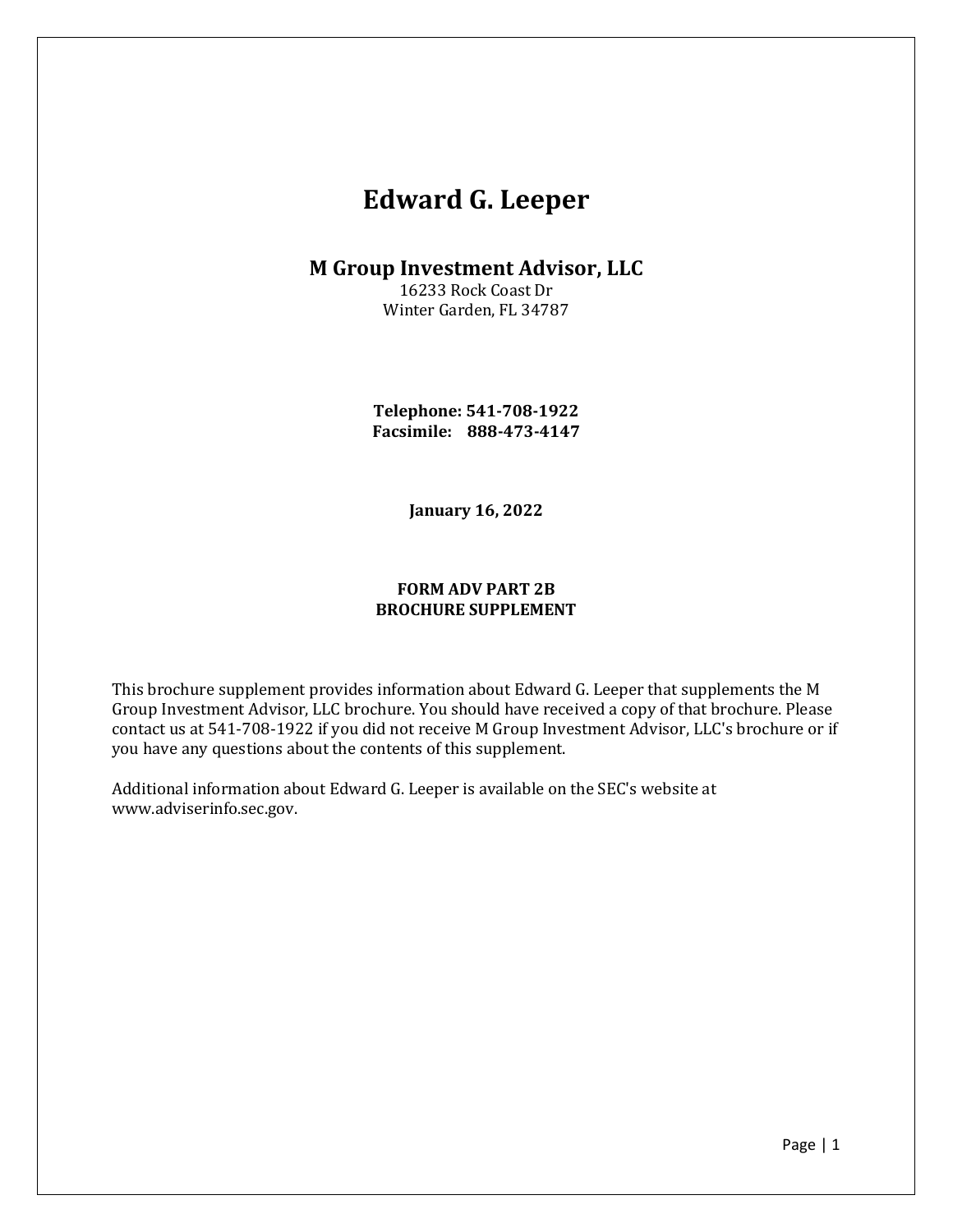## **Item 2 Educational Background and Business Experience**

Edward G. Leeper is an Investment Advisor Representative of M Group Investment Advisor, LLC. Mr. Leeper, born in 1971, is dedicated to serving the Clients of M Group Investment Advisor, LLC. Mr. Leeper earned a Bachelor's of Science from Corban University in 1995 with a Physical Education k-12 concentration. Additional information regarding Mr. Leeper's employment history is included below.

#### **Employment History:**

| M Group Investment Advisor, LLC,         |                      |
|------------------------------------------|----------------------|
| <b>Investment Advisor Representative</b> | $04/2012$ to Present |
| Kelly Wright Real Estate                 |                      |
| Licensed Real Estate Agent               | 03/2020 to Present   |
| RE/MAX South                             |                      |
| Licensed Real Estate Agent               | 01/2017 to 03/2020   |
| Sanofi, Sales Rep                        | 04/2005 to 01/2015   |

### **Item 3 Disciplinary Information**

#### *There are no legal, civil or disciplinary events to disclose regarding Mr. Leeper.*

Mr. Leeper has never been involved in any regulatory, civil or criminal action. There have been no client complaints, lawsuits, arbitration claims or administrative proceedings against Mr. Leeper.

Securities laws require an advisor to disclose any instances where the advisor or its advisory persons have been found liable in a legal, regulatory, civil or arbitration matter that alleges violation of securities and other statutes; fraud; false statements or omissions; theft, embezzlement or wrongful taking of property; bribery, forgery, counterfeiting, or extortion; and/or dishonest, unfair or unethical practices. *As previously noted, there are no legal, civil or disciplinary events to disclose regarding Mr. Leeper.* However, we do encourage you to independently view the background of Mr. Leeper on the Investment Adviser Public Disclosure website at www.adviserinfo.sec.gov. Select Investment Adviser Search from the left navigation menu. Then select the option for Investment Adviser Representative and enter **6059764** in the field labeled "Individual CRD Number".

### **Item 4 Other Business Activities**

#### M Group Wealth & Insurance, LLC

Mr. Leeper is the owner and independent insurance agent of M Group Wealth & Insurance. As an independent insurance agent, Mr. Leeper may receive customary wages, commissions, and other related revenues from M Group Wealth & Insurance. The insurance agent activities represent approximately 20% of the business time of Mr. Leeper.

#### Kelly Wright Real Estate

Mr. Leeper is an independent real estate agent of Kelly Wright Real Estate. As an independent real estate agent, Mr. Leeper may receive customary wages, commissions, and other related revenues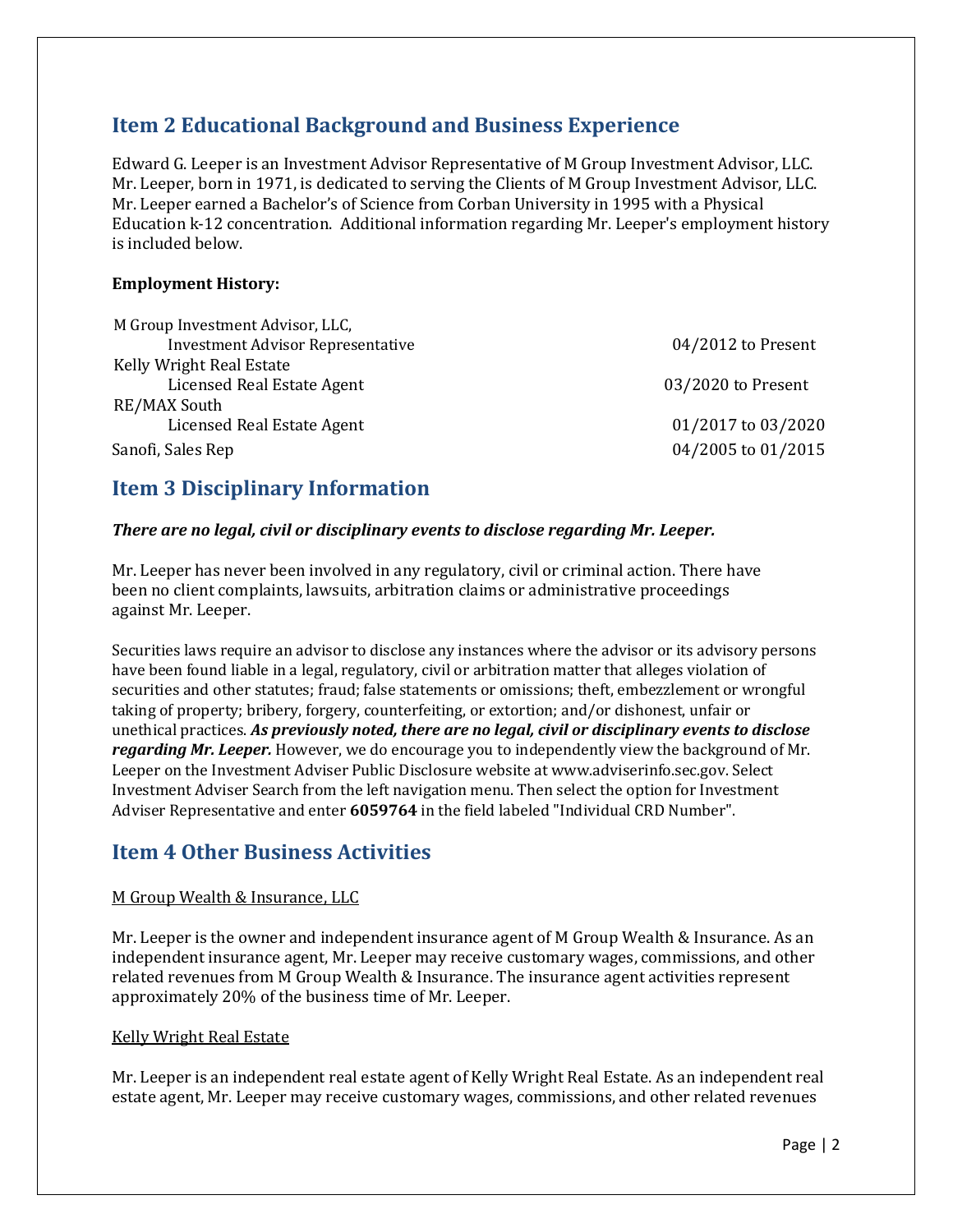from Kelly Wright Real Estate. The real estate agent activities represent approximately 10% of the business time of Mr. Leeper.

### **Item 5 Additional Compensation**

Mr. Leeper is dedicated to the investment advisory activities of M Group's Clients. As noted above, Mr. Leeper receives commissions for the implementation of insurance recommendations.

### **Item 6 Supervision**

Mr. Leeper serves as an Investment Advisor Representative of M Group and is supervised by John Marcelia, Principal and the Chief Compliance Officer. Mr. Marcelia can be reached at (541) 708-1922.

M Group has implemented a Code of Ethics and internal compliance that guide each employee in meeting their fiduciary obligations to Clients of M Group. Further, M Group is subject to regulatory oversight by various agencies. These agencies require registration by M Group and its employees. As a registered entity, M Group is subject to examinations by regulators, which may be announced or unannounced. M Group is required to periodically update the information provided to these agencies and to provide various reports regarding the business activities and assets of the Advisor.

M Group Investment Advisor does not engage in the sale of insurance products to advisory clients. However, certain of M Group's representatives, in their individual capacities, are licensed insurance agents, and may recommend the purchase of certain insurance-related products on a commission basis. Clients can engage certain of M Group's representatives to purchase insurance products on a commission basis. Any activity by your investment adviser representative as an insurance agent is separate from and outside of his or her role on behalf M Group.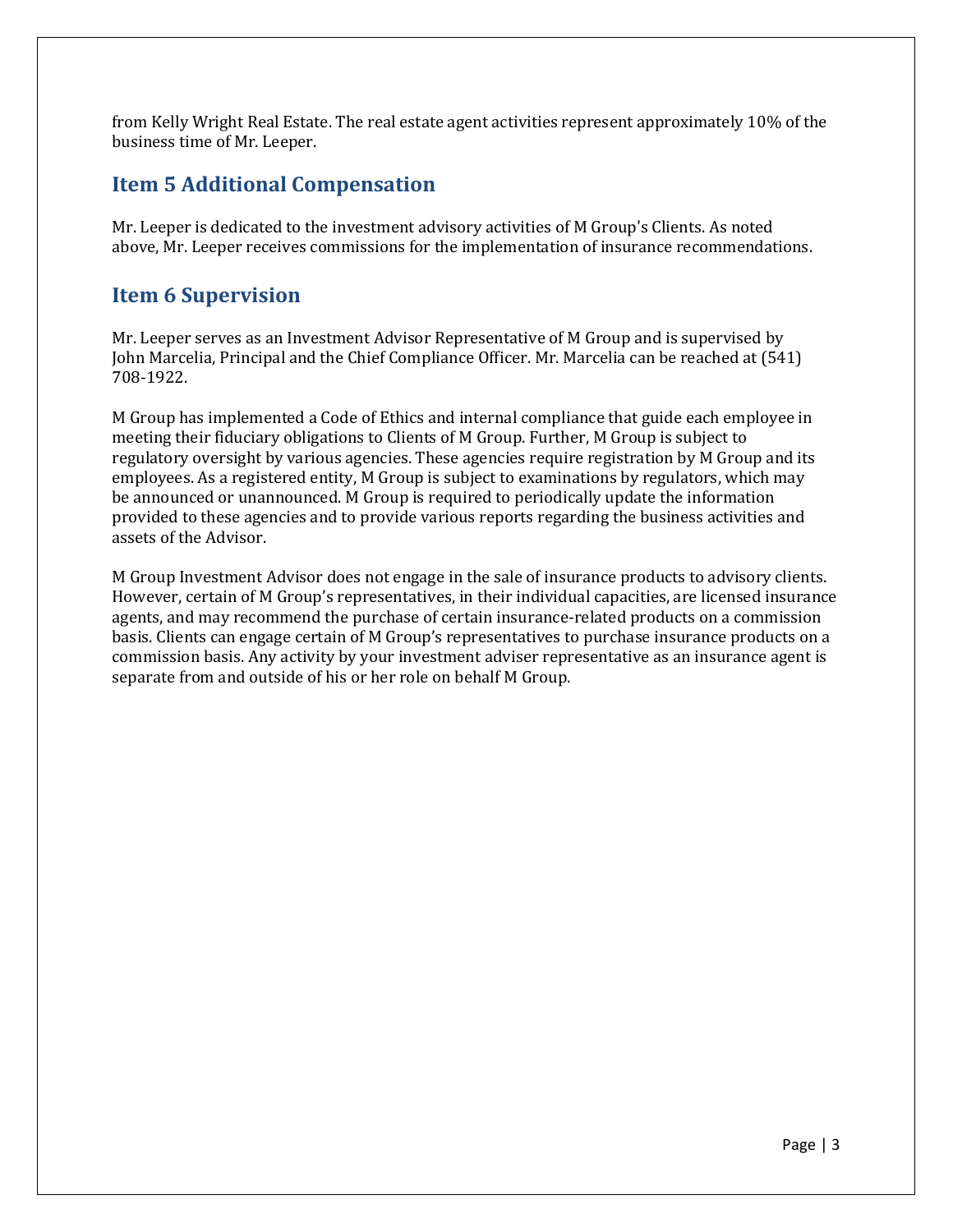# **David F. Cuttrell**

### **M Group Investment Advisor, LLC**

16233 Rock Coast Dr Winter Garden, FL 34787

**Telephone: 541-708-1922 Facsimile: 888-473-4147**

**January 16, 2022**

#### **FORM ADV PART 2B BROCHURE SUPPLEMENT**

This brochure supplement provides information about David Cuttrell that supplements the M Group Investment Advisor, LLC brochure. You should have received a copy of that brochure. Please contact us at 541-708-1922 if you did not receive M Group Investment Advisor, LLC's brochure or if you have any questions about the contents of this supplement.

Additional information about David Cuttrell is available on the SEC's website at www.adviserinfo.sec.gov.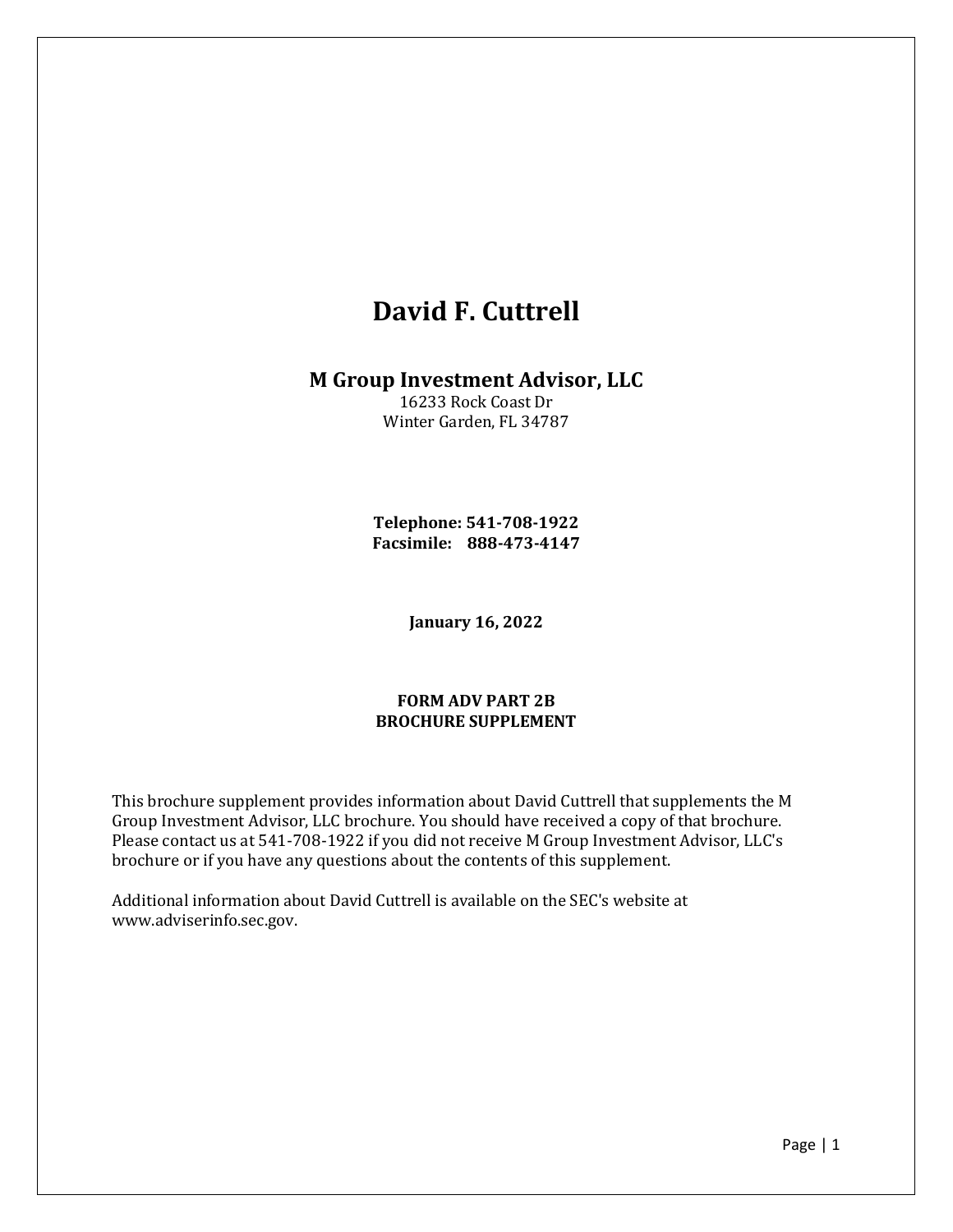## **Item 2 Educational Background and Business Experience**

David F. Cuttrell is an Investment Advisor Representative of M Group Investment Advisor, LLC. Mr. Cuttrell, born in 1972, is dedicated to serving the Clients of M Group Investment Advisor, LLC. Mr. Cuttrell earned a Bachelor's of Science from the University of Oregon in 1995. Additional information regarding Mr. Cuttrell's employment history is included below.

#### **Employment History:**

Brown & Brown Northwest Insurance 12/2016 to Present M Group Investment Advisor, LLC, Investment Advisor Representative 06/2013 to Present Oregon Insurance Exchange, LLC (DBA Oregon Health Exchange), Owner 01/2013 to 12/2016 Breeze Financial Group, Inc, Insurance Agent 06/2000 to 01/2016

## **Item 3 Disciplinary Information**

#### *There are no legal, civil or disciplinary events to disclose regarding Mr. Cuttrell.*

Mr. Cuttrell has never been involved in any regulatory, civil or criminal action. There have been no client complaints, lawsuits, arbitration claims or administrative proceedings against Mr. Cuttrell.

Securities laws require an advisor to disclose any instances where the advisor or its advisory persons have been found liable in a legal, regulatory, civil or arbitration matter that alleges violation of securities and other statutes; fraud; false statements or omissions; theft, embezzlement or wrongful taking of property; bribery, forgery, counterfeiting, or extortion; and/or dishonest, unfair or unethical practices. *As previously noted, there are no legal, civil or disciplinary events to disclose regarding Mr. Cuttrell.* However, we do encourage you to independently view the background of Mr. Cuttrell on the Investment Adviser Public Disclosure website at www.adviserinfo.sec.gov. Select Investment Adviser Search from the left navigation menu. Then select the option for Investment Adviser Representative and enter **6172806** in the field labeled "Individual CRD Number".

### **Item 4 Other Business Activities**

#### Brown & Brown Northwest Insurance

Mr. Cuttrell is an employee and licensed insurance agent of Brown & Brown Northwest Insurance. As an employee and licensed agent, Mr. Cuttrell may receive customary wages, commissions, and other related revenues from Brown & Brown Northwest Insurance. The insurance agent activities represent approximately 95% of the business time of Mr. Cuttrell.

### **Item 5 Additional Compensation**

Mr. Cuttrell is dedicated to the investment advisory activities of M Group's Clients. As noted above, Mr. Cuttrell receives commissions for the implementation of insurance recommendations.